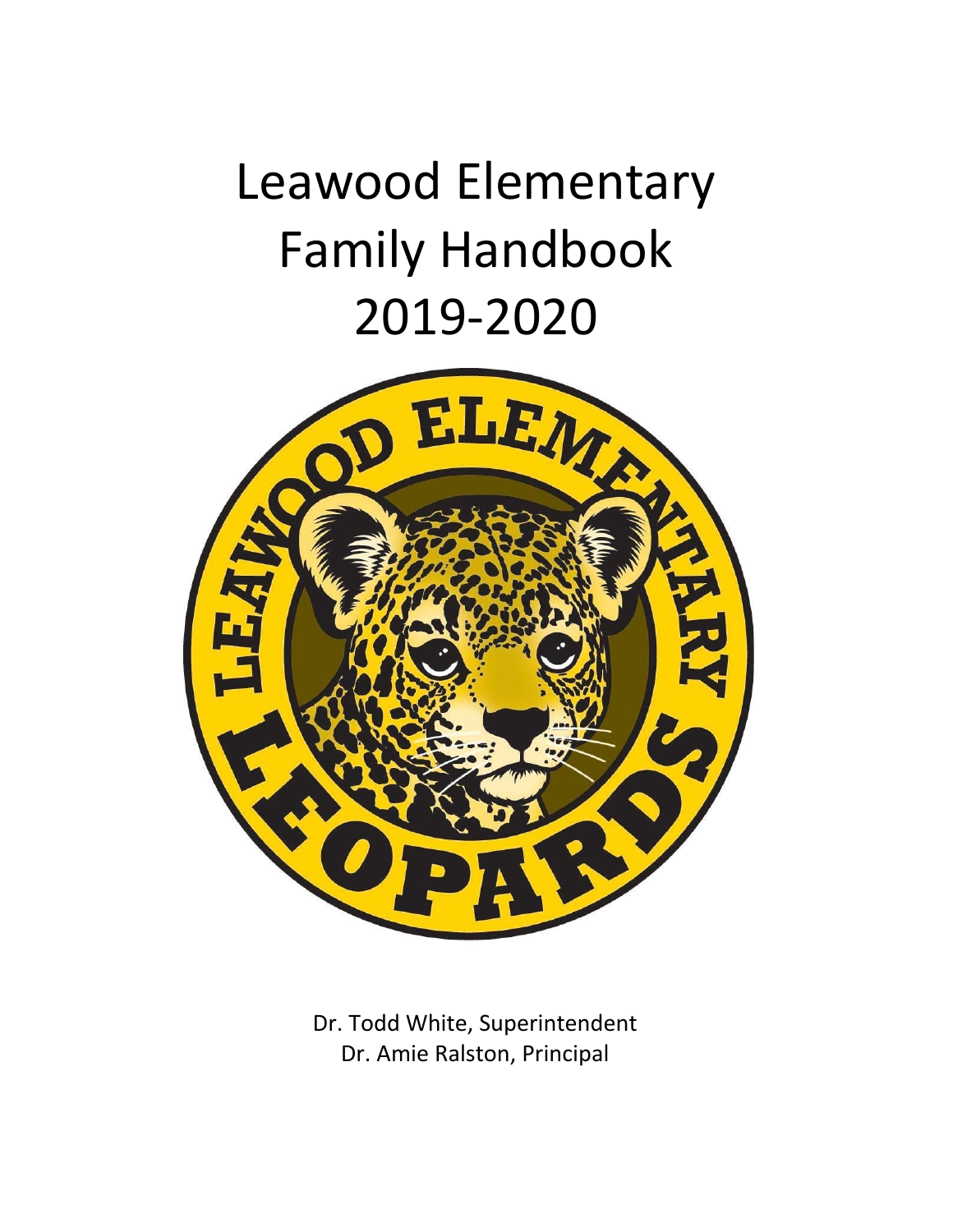#### **Dear LES Families,**

Welcome to Leawood Elementary School, Home of the Leopards. Since our building opened in 1978, Leawood Elementary has been focusing on providing personalized student learning for every child. Working together, students, parents and staff create a positive learning community that provides opportunities for student growth and success on a daily basis. We appreciate the support and involvement of our parent community. We value our teachers as they motivate students and maintain a collaborative environment to meet student needs.

#### *Our mantra at LES:*

Be Positive. Be Patient. Be Persistent.

#### *Our commitment statements for LES:*

As a school community:

- ●We commit to building positive relationships based on tolerance, respect, and acceptance.
- ●We commit to creating an environment that fosters hope by providing stability and encouragement.
- ●We commit to embracing change by modeling flexible thinking through patient words and understanding actions.
- ●We commit to working together toward our common goals by sharing ideas and valuing others' opinions.
- ●We commit to creating a learning environment so both children and teachers experience the fun in learning.

Please feel free to visit our school and become involved in your child's educational experience to the fullest. Through our collaborative partnership, your child will achieve so much more. Thank you for trusting us with your children!

Proud to be a Leopard,

Dr. Amie Ralston, Principal

## **LEAWOOD ELEMENTARY SCHOOL (LES)**

2400 W. 123RD STREET LEAWOOD, KS 66224 (913) 239-6600 FAX: (913) 239-6648 www.bluevalleyk12.org/LES

**ABSENCE LINE: (913) 239-6605**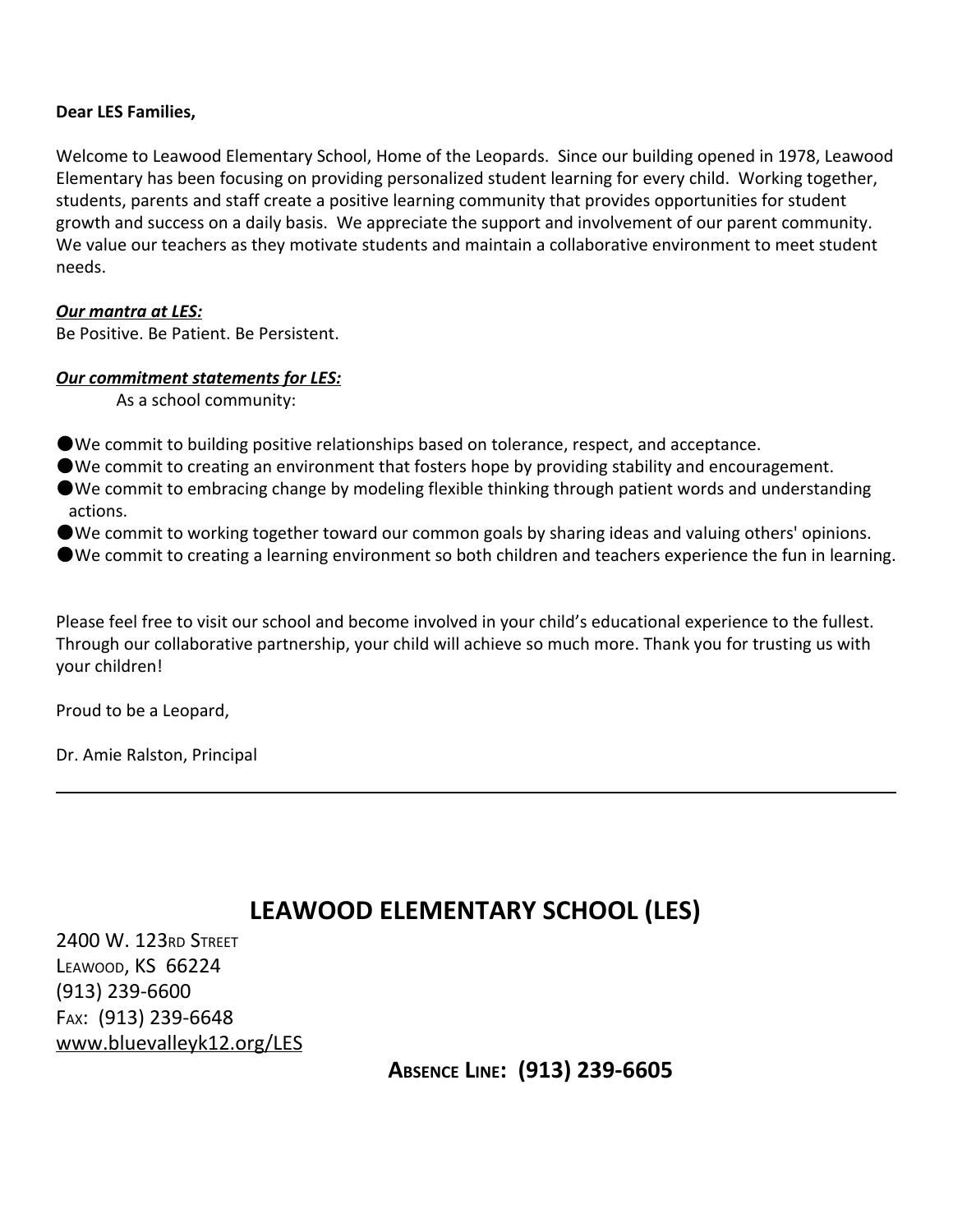## **Daily School Schedule at Leawood Elementary:**

|                     | 8:00 a.m. School Office Opens                                                    |                                   |  |
|---------------------|----------------------------------------------------------------------------------|-----------------------------------|--|
|                     | 8:15 a.m. Students may arrive and go to the gym (supervision is provided by LES) |                                   |  |
|                     | 8:25 a.m. First bell rings-students can go to classrooms                         |                                   |  |
|                     | 8:35 a.m. Tardy bell rings--Classes Begin                                        |                                   |  |
|                     | 10:45 a.m. $-$ 1:40 p.m.                                                         | Lunch Schedule (class times vary) |  |
| 3:40 p.m. Dismissal |                                                                                  |                                   |  |
|                     | 4:00 p.m. School Office Closes                                                   |                                   |  |
|                     |                                                                                  |                                   |  |

Please do not drop students off at school before 8:15 a.m. Front doors will be locked until 8:15 a.m. We do not have supervision before 8:15 a.m. Please honor this timeframe to ensure the safety of all our LES students.

## **SCHOOL POLICIES & GENERAL INFORMATION**

**Accidents/Illness/Medications:** If your child is injured or becomes ill at school, you will be contacted to pick him/her up at our nurse's office. Our nurse's direct phone number is 239-6613. It is imperative that you keep all work, home and emergency phone numbers current at the school. Please call the office (239-6600) with any changes or updates or log on to ParentVue to make these changes. All medications to be taken at school must be left in the nurse's office and must be in the original prescription container. "Over the counter" medications such as cough drops, throat spray, acetaminophen, cough syrups and topical ointments may be administered with a signed permission form from the parents.

**Animals**: All animals brought to school (long-term classroom pets) are intended for curriculum enhancement and are approved by the principal. Occasionally children wish to bring a pet for a "show and tell" opportunity. Parents are welcome to bring a pet to school for a short amount of time between 8:40 a.m. and 3:30 p.m. Please make arrangements ahead of time with your child's teacher as well as check to see if there are any potential student allergies; the classroom teacher has the option of declining the pet visit due to allergies or other concerns in the classroom. The pet should be on a leash or in a cage, and we ask that the parent stay with the pet while it is at school. Please sign in your pet as you get a visitor badge in the office.

**Arrival and Dismissal Procedures:** The safety of children at Leawood Elementary is a top priority for the school. Please adhere to the traffic patterns, no parking zones and areas to drop-off and pick up your children. We have had our District Campus Police evaluate and recommend the current traffic pattern. Such is reviewed periodically for possible improvements. Please follow these traffic patterns to eliminate some of the congestion problems around the school and keep all Leawood students safe. Likewise, please make sure your child exits your car curbside only and never walks between cars. Above all, patience during student pick-up is a must. The process goes very quickly if we all work together. Make clear plans with your children in the morning. Please reserve calls to the office regarding changes for emergencies only before 2:30 p.m. to ensure the office staff will have time to get the message to your child. (Please refer to the map at the end of this booklet for traffic flow information.)

#### **Arrival in the mornings:**

● Students should arrive on campus no earlier than 8:15 a.m. as there is no supervision until that time. Upon arrival students may wait in the gym with adult supervision or eat breakfast until 8:25 a.m. When the bell rings at 8:25 a.m., students will be dismissed to class. Parents who need child supervision before 8:15 a.m. should contact the YMCA at (913) 345-9622 for times, costs, and program information. After the first few days of school, students should make their way to their classrooms without parent escort in order to establish independence and responsibility.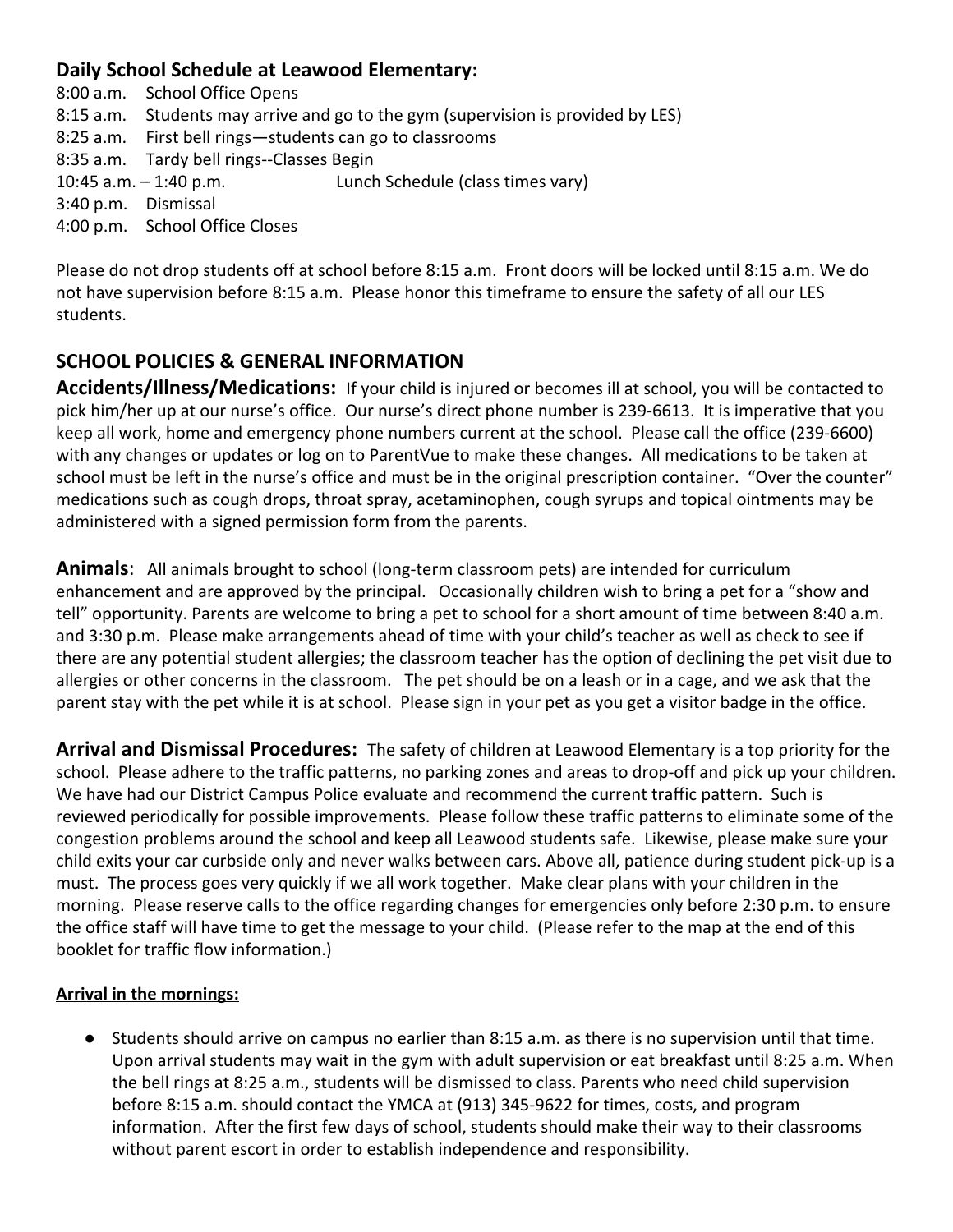- Parents who drive to school should utilize the drop-off area on the east/front side of the building. Staff will be on duty to supervise students as they enter the building.
- Bus students will be dropped off in the bus loop and will enter the building through the gym doors on the south side of the building. There is no car drop off/parking in the bus lane.
- Students who walk to school/ride bikes to school will enter the building through the front/east entrance doors of the building.
- No parking in the red zone at any time (including parties). These areas must stay clear for drop-off and pick-up.
- Only cars clearly identified as needing handicapped parking may park in the handicapped spots.
- As a matter of safety, middle school students must wait at the middle school until 3:30 p.m. before walking over to wait for siblings; there is no supervision for those students at LES, but there is supervision at LMS. Thank you for helping keep all of our kids safe!

#### **Dismissal in the afternoons:**

## ● **CAR RIDERS**

- All car riders will go to the gym once the bell rings. Students will go to their car from the gym after being called via radio transmission. *Cars should not park across any of the surrounding streets to wait for children.*
- In order to make the process as smooth as possible, we ask that all cars have a placard attached to their visor or visible in their passenger side window so our staff on duty can call the student(s) to come outside for their ride; these are available in the office. Please get enough for all adults who may be picking up your child. Although it may seem quicker to park your car and walk across to get your child from school, it will actually slow our carline process down significantly as we have to stop traffic for unanticipated crossings. If you dislike waiting in the car line for a longer amount of time, please consider staggering your arrival toward the end of the time (usually around 3:50 p.m.) so you may just pull into the line.
- Students will be released to go to their cars once the car is in the "loading zone" areas of the sidewalk within the length of the silver chains on the east (front) side.

#### ● **WALKERS**

- All walkers will leave the building once the bell rings. We ask that students meet you outside the entrance at the doors on the northeast of the school. It is advisable that students walk in groups or with an adult.
- Sometimes, the weather is such that students will want to stay on the playground and play in the afternoons. Students are not allowed to be on the playground after dismissal without a parent present. Additionally, the Y-Care program rents our facilities and has priority for using the playground until 6:00 p.m. each day. Thank you for your cooperation!

#### ● **BIKE RIDERS**

All bike riders will leave the building once the bell rings. We ask that students in K-2 bike ride with parents (your student may meet you outside).  $3^{rd}$ -5<sup>th</sup> grade students may bike ride on their own if parents are comfortable with that arrangement. Students should not ride their bikes while on school property; additionally, students must walk their bikes across the street. All bike riders should have a working lock and a properly fitting bike helmet. Please remind your children to yield to pedestrians. It is recommended parents accompany students of all ages on a "practice ride" to and from school to make sure they understand the route and rules.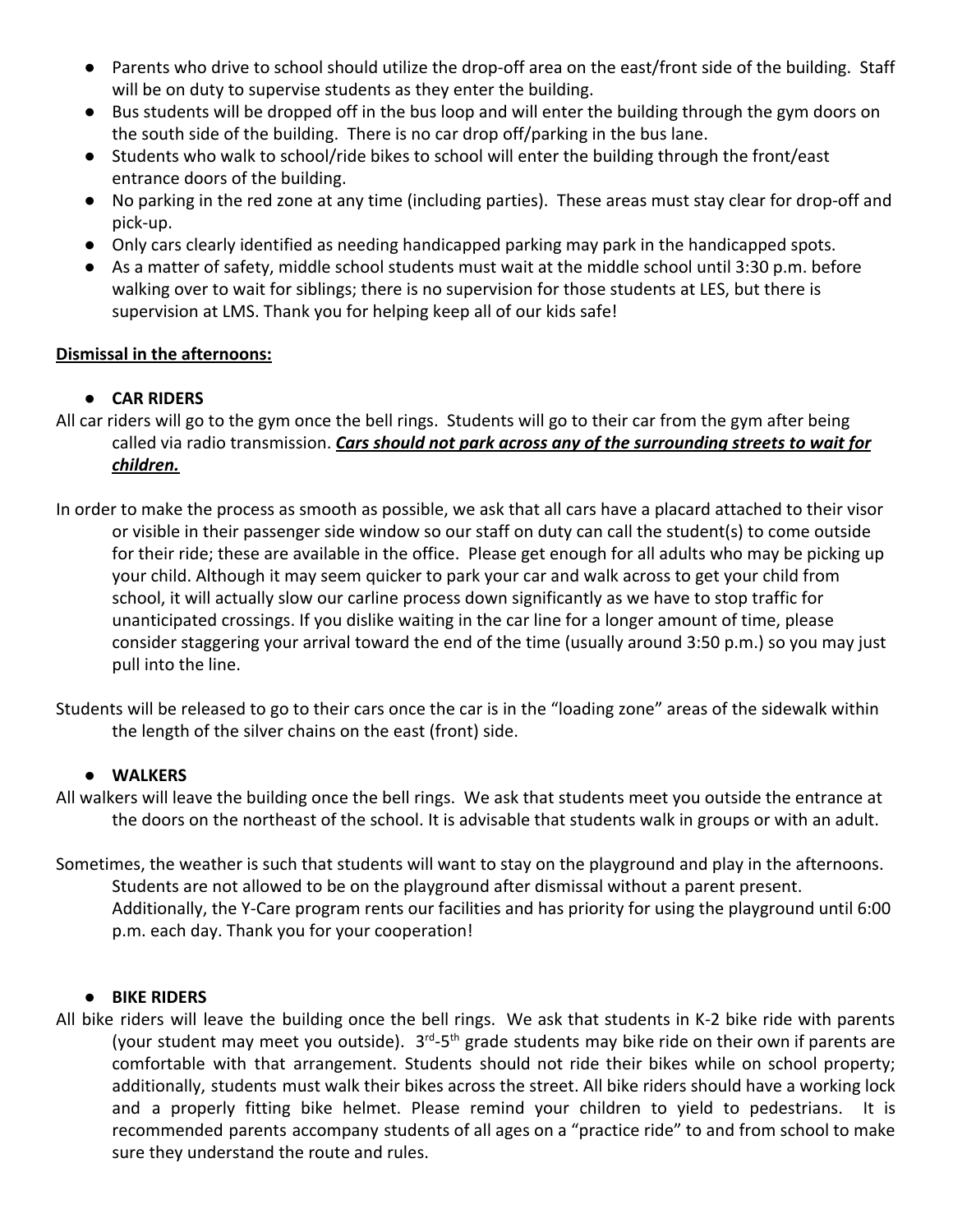#### ● **BUS RIDERS**

Students must live at least 2.5 miles from their school in order to receive free transportation. For a fee, services are available to students who live within 2.5 miles from their school. Contact Durham Bus Transportation at 913-681-2492 for route availability and rates.

If your child will be riding the bus, the following guidelines are provided by the bus company. Following them will increase the chances for a safe ride to and from school.

- 1. Students must be on time. The bus will not wait beyond the regular schedule for those who are tardy.
- 1. Students must obey the driver promptly and respectfully.
- 1. Students must never stand in the roadway to wait for the bus.
- 1. Conversation with the driver is unnecessary,
- 1. Ordinary conversation with classmates is permitted. Classroom conduct is to be observed.
- 1. Riders may not extend arms, legs, or head out the window of the bus.
- 1. Riders may not move about or stand in the aisles while the bus is in motion.
- 1. Damages to a bus will be the responsibility of the parents of any child who defaces or damages a bus.
- 1. Animals and pets are not permitted on the bus.
- 1. Fighting on buses is not permitted and will be considered a serious offense possibly resulting in removal from bus service.

#### ● **Y-CARE**

Students going to Y-Care after school will be walked to the cafeteria to meet the Y-Care personnel.

#### **Dismissal – severe weather:**

**Check the weather in the morning.** If rain is predicted and you do not want your child to walk home, make your decision in the morning and send a note/email to the teacher and the office notifying them of a change in dismissal. **Calling the office late in the day is not a good option and may result in confusion for your child.** If we do not receive a note/email/call, we will dismiss your child via his/her regular plan. If your child is a car rider, please send appropriate rain gear as dismissal will proceed as usual unless the rain/storm is prohibitive.

In case of **significant rain**, walkers will be held in the building until parents can be notified via email or until the rain lessens. We strongly encourage parents to team up to have a designated walker come to the school to pick up groups of students. Parents may come as early as 3:25 to do so.

In case of lightning in the area, as noted on our lightening detector system, students will be held in the building until an all-clear is issued.

If there is a **severe storm warning** or **tornado warning** all students and staff will be held in the tornado shelter in our building until the warning has been lifted. Parents are asked NOT to come to school during a warning. Your children are safer here at Leawood Elementary than they would be transporting them during a warning. Parents who do come to the school during a **warning** will wait in our storm shelter with us.

**Attendance/Absences:** School attendance is essential to good classroom performance. However, for the welfare of your child and others, please keep your child at home if signs of illness are evident. Students need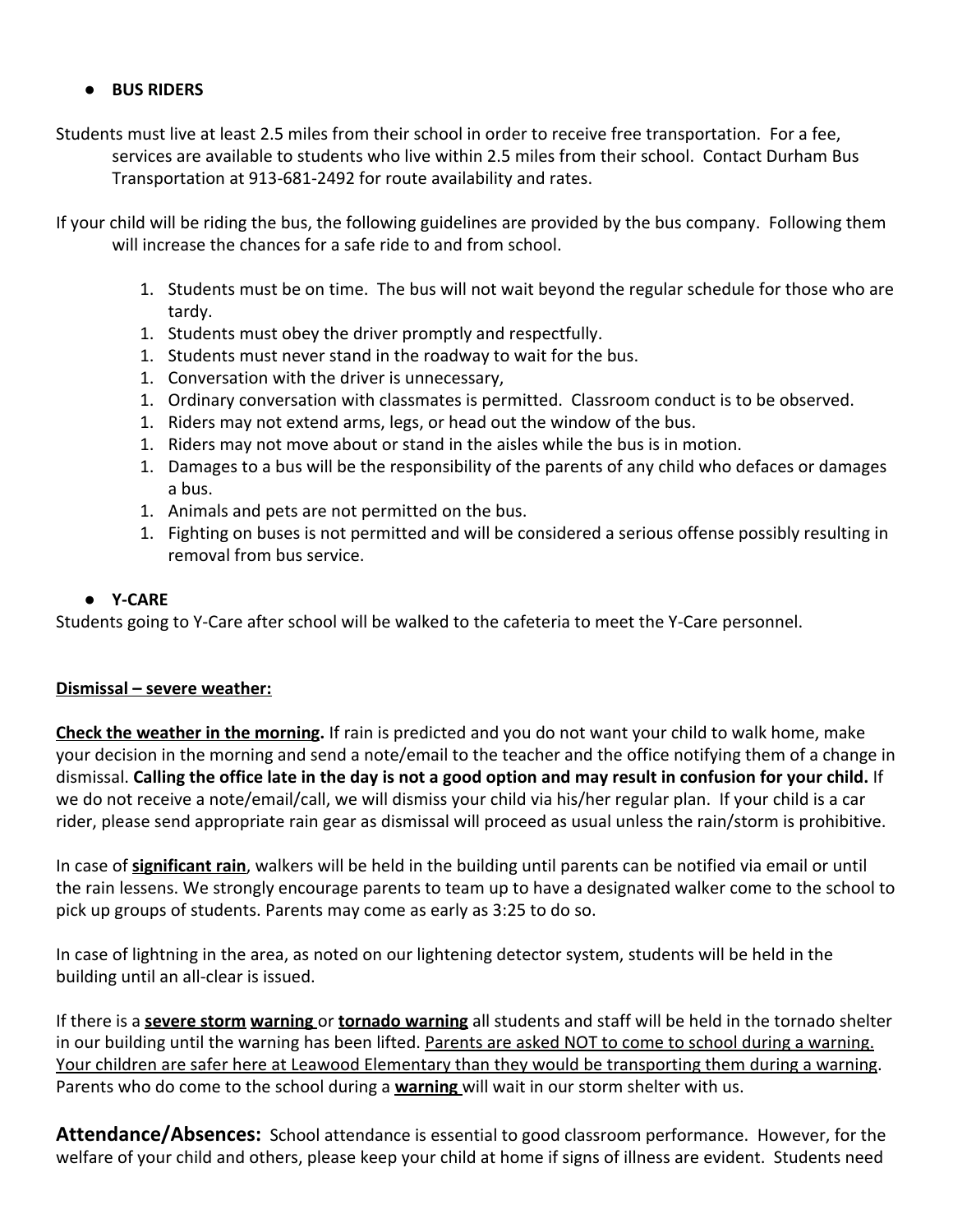to be fever and symptom free for 24 hours. **Please call the school attendance line at 239-6605 or go to [www.bluevalleyk12.org/les](http://www.bluevalleyk12.org/les) to enter your child's absence if your child will be absent or arriving late.** If your child is late to school, we ask that you walk your child in to sign them in for the day. Absences are coded "excused" after the school has been notified. We will contact parents of unreported absences. Attempts will be made to send home make-up work or homework. However, please be aware that many classroom experiences cannot be "made up" through homework.

The Blue Valley Board of Education has outlined specifics related to excused, unexcused and truancy in policy [3200](https://district.bluevalleyk12.org/DistrictInformation/Policies/3200policy.pdf). Additionally, under the laws of the State of Kansas, all students between the ages of 7 and 18 years (21 for special education students) must be in regular and continuous attendance at school unless lawfully excused. The law in Kansas (K.S.A. 72-1113) states that students are truant when they are inexcusably absent for three (3) consecutive school days, five (5) or more school days in one semester, or seven (7) days in a school year. If it is necessary for a student to miss more than seven consecutive days during the year for any reason, the family should submit a written request for an extension to the principal in advance of the next absence.

#### **Absentee Line: 913-239-6605 Please report student absences no later than 9:00 a.m.**

**BIST/Behavior Management/Discipline:** The Board of Education of Unified School District No. 229 will, to the full extent of its legal power, ensure that every student has an opportunity to attend school and receive an education without fear of harm or injury to person or property. The Board will not allow persons with disruptive intent to endanger the safety of students or school personnel, to damage property, to interfere with the educational process, or attempt to close the schools. Acts of behavior which interfere with the maintenance of an effective learning environment or which are antagonistic to the welfare of other students will not be considered acceptable. A student who commits any of the following acts may be subject to disciplinary action:

- Violation of school rules
- Failure to comply with reasonable request(s), defiance, and/or insubordination
- Making threats, harassment, bullying, intimidation, extortion, and/or bodily harm
- Disrespect for others
- Obscenity, profanity, or indecency
- Possession, transfer, consumption, sale or being under the influence of alcoholic beverages
- Possession, transfer, use, consumption or sale of narcotics, drugs, paraphernalia, other restricted substances, or being under the influence of same
- Possession or use of weapon
- Smoking and/or possession of tobacco products
- Theft
- Violation of compulsory attendance laws, excessive tardies, and/or absences
- Unruly conduct which disrupts school
- Possession of pepper spray or mace
- Forgery
- Trespassing
- Arson
- Vandalism
- Violation of Board Policy
- Use of personal electronic devices that result in a substantive disruption to school; that causes personal harm or embarrassment; and/or that promote academic dishonesty; and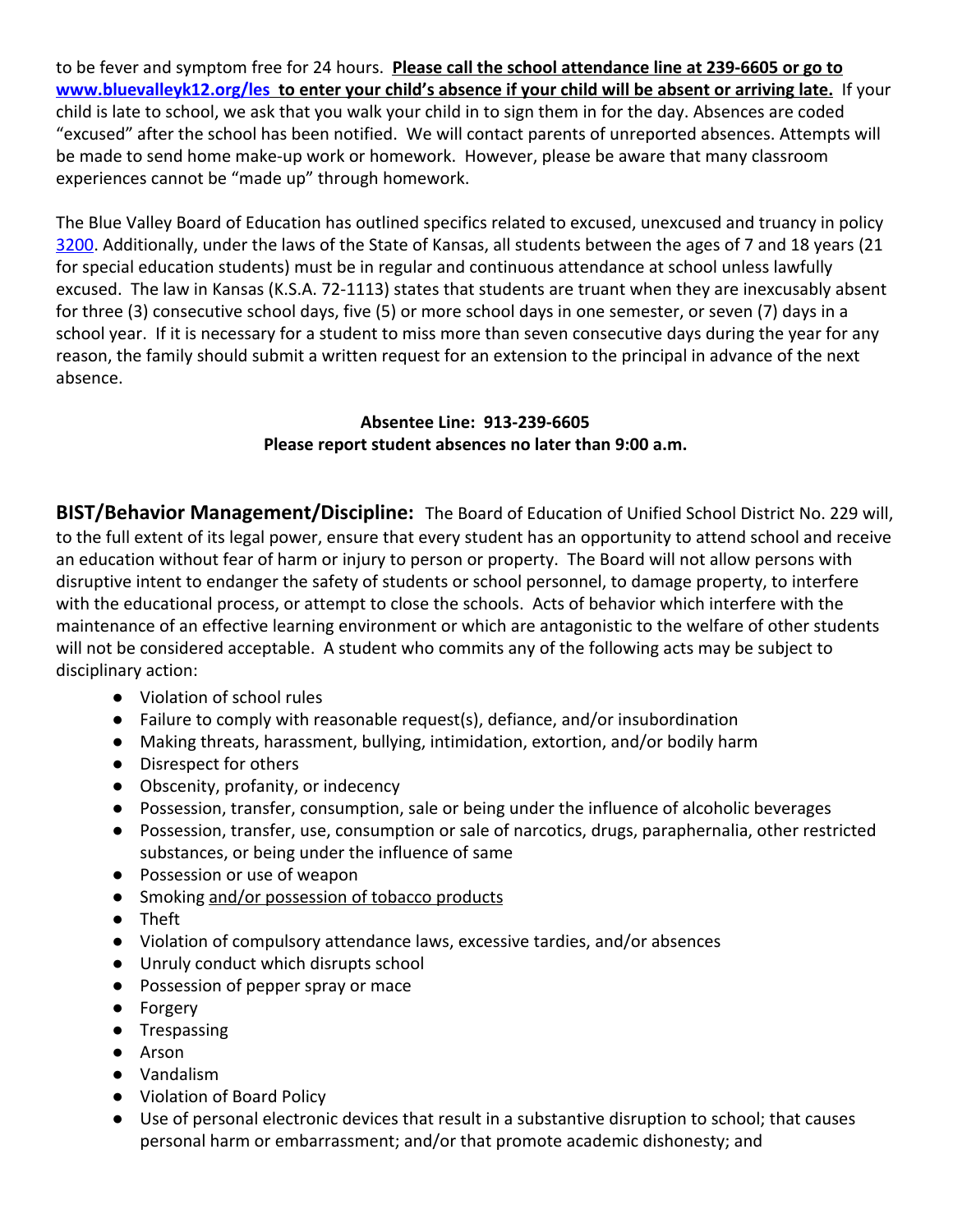● Other unacceptable behavior

Per district guidelines, corrective measures for those students who commit acts of unacceptable behavior or violations of school rules and regulations will be described to the students. Those measures may include, but are not limited to: counseling, conferencing, parent involvement, referral to specialists/agencies, detention periods, work sessions, exclusions from class, in-school and out-of-school suspension, and expulsion.

Students and staff at LES deserve a safe and respectful school in which to work and learn. It is never acceptable to disrupt the learning of others or to treat others disrespectfully. At LES, just as academics are important, teaching positive life-long behaviors is important. Therefore, our goal as adults is to help students learn the following goals for life:

- I can be okay when others around me are not okay.
- I can have an overwhelming feeling (anger, fear, frustration) and not make a situation worse.
- I can follow directions or do something I don't want to do (or even when it's hard).

Helping students with these goals often involves teaching a missing social or behavioral skill. While at various times a child might need additional support in reading, so might a child need additional help with appropriate responses to his/her own emotions such as anger. At times, a child is offered one-on-one support/teaching to gain or strengthen the behavioral skill. Our intent is to teach missing behavioral skills so students are able to improve those skills. This takes a balance of offering students grace to fix a concern as well as accountability for repeated concerns.

Students may be asked to fill out a "Think Sheet" to work through his/her problem. A Think Sheet asks students to reflect upon their choices and develop a plan of action for next time. This sheet is not used in a punitive manner, but a teaching manner. A follow-up conversation will occur to assist the child in processing and following through with a solution. The Think Sheet corresponds with the BV Virtues that are taught and reinforced across all settings at LES.

**Birthdays:** Birthday treats for individual students may be distributed, if so desired, for the child's classroom. The teacher may determine the most appropriate time for distribution. All of our classrooms at LES are nut safer and any treats brought in must comply with the **district nut safer list** and not be homemade. *Please check with your child's teacher regarding additional students' allergies to food items.* In addition, our nurse will double check treats for possible allergies. In the event treats sent in are not nut safer, every effort will be made to get in touch with you as soon as possible so an alternate solution can be found. Party invitations for individual students are **not** to be passed out at school **unless** all students in the classroom receive an invitation. Surprise parties organized by students without the consent of the classroom teacher and principal are not permitted.

**Building Security/Visitors**: All exterior doors at Leawood Elementary School will be locked at all times once the school day starts. Visitors to LES must show their drivers' licenses or valid government ID in order to be buzzed into the office. All visitors to LES are required to wear a badge indicating they have checked in at the office.

**Cafeteria:** Leawood Elementary participates in the National School Lunch Program. The District's goal is to serve nutritionally adequate and moderately priced meals. Opening a Food Services account is strongly encouraged to enable your child to cover meal costs each day. All lunch purchases and records are handled by our Food Service team. Student accounts allow students to purchase meals or drinks. Parents are notified via a note or email when the account needs funds. Please be sure provisions are made for students to pay for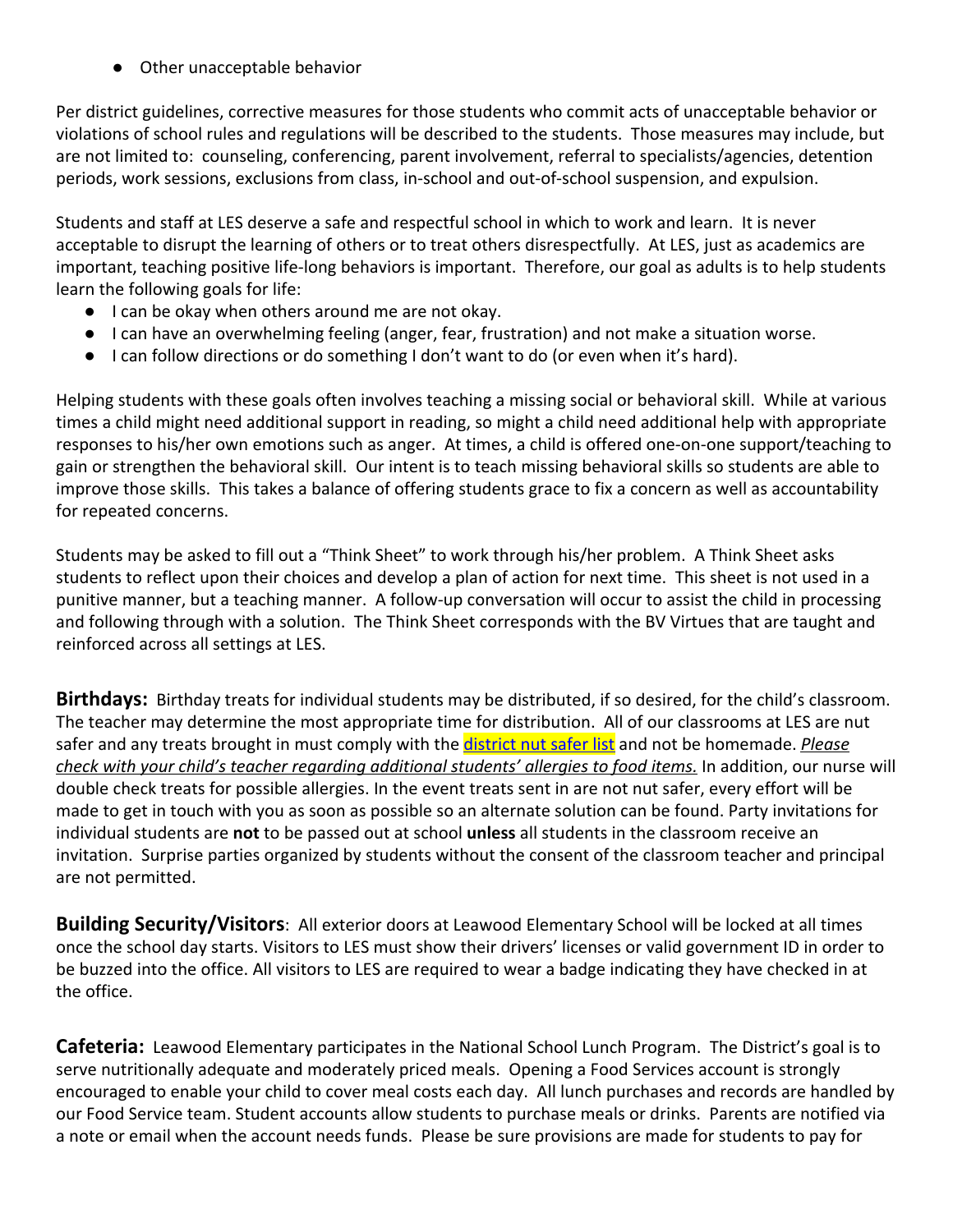lunches as we are not authorized to charge lunches. Parents are invited to lunch at any time beginning the first of September. Please ONLY share food with your OWN child if you bring lunch items into the cafeteria. This will avoid hurt feelings and also alleviate the possibility of children ingesting food that could aggravate food allergies. Your cooperation and understanding is appreciated!

**Classroom Visits and Observations:** In some instances, parents might want an outside provider to observe their child in a classroom environment. The Blue Valley School District has a set of guidelines for observations and visits. Please contact your child's teacher or the office for the necessary forms for the visit. Please give the school at least one week's advance notice for such visits.

**Classroom Volunteers and Visitations**: Parents and interested persons are encouraged to volunteer in our school and are always welcome. We ask that you follow a few general guidelines to avoid disrupting valuable instructional time. All visitors must sign in with the office first to obtain a visitor's badge, with the exception of attendance at school parties, plays, or functions and arranged parent/teacher conferences. An adult must accompany children not enrolled in our school. Our PTO has a parent volunteering program and a Leopard Dads program; the district also has a VIP Volunteer Program should you be interested in volunteering.

**Classes**: Each classroom will have a unique weekly schedule which will include P.E., Music, Computer, Art, Spanish, in addition to the core content subjects. Strings is offered on a sign up basis to 4<sup>th</sup> and 5<sup>th</sup> grade students, and band is offered to  $5<sup>th</sup>$  grade students.

#### **Band Instruction:**

Beginning band instruction is available to fifth grade students for 30 minutes two days a week. At the beginning of the year, the band instructor assists students in selecting the appropriate instrument. Instrument rental arrangements are available through local music stores.

#### **Classroom Art K-5:**

Art as a form of communication is promoted in a sequential program in which students are encouraged to develop creative solutions to visual problems. By making artwork and by studying art of the past and the present, students learn to use and understand the elements of art (color, line, shape/form, texture, space) the principles of design (repetition, balance, contrast, rhythm, proportion, emphasis, variety, unity) and learn critical thinking skills to help make aesthetic judgments. Most materials used in the classroom are washable, but accidents do happen. Please note when your child has art and plan clothing choices accordingly.

#### **Classroom Music K-5:**

Classroom music provides every student the opportunity to develop his or her musical potential to the fullest. The music program provides experiences in self-expression, social skills, cultural influences, performance skills, and emotional release. All grades respond to music through singing, movement, listening, dramatics, and playing. Special attention is given to the development of motor skills. All students are given the opportunity each year to display individual achievements and share talents through a public performance at school. Enhancing students' self-image and confidence is of utmost importance in classroom music every day.

#### **Computer Lab:**

We have a lab supervised by a computer paraeducator. Students are scheduled into the lab. The Leawood Elementary computer lab is where students come to gain experience in correct usage of the software and various technologies available at the school. They should learn the proper vocabulary for the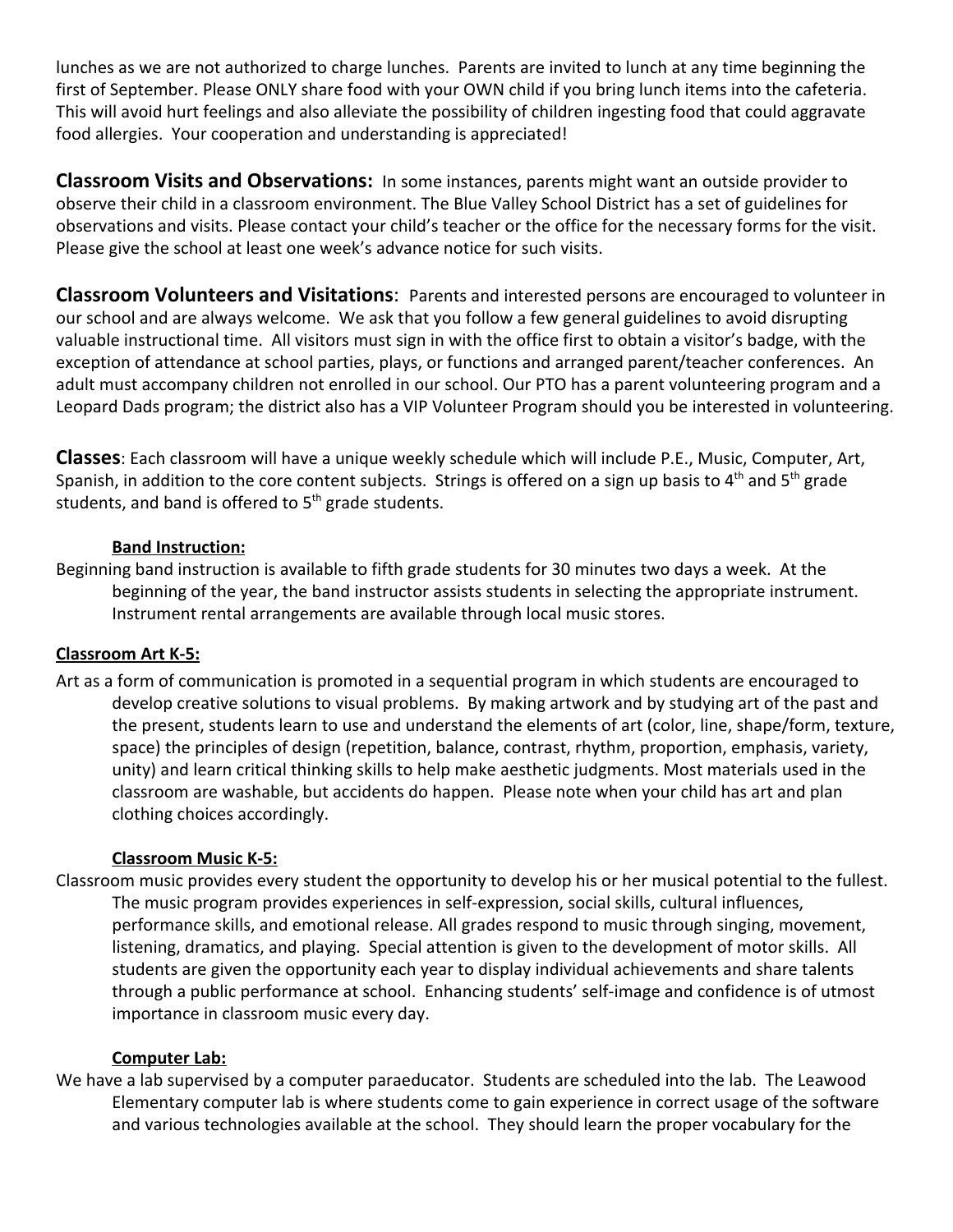technologies. When students return to their classrooms, they will have the opportunity to integrate what they learn into their classroom curriculum.

#### **Foreign Language Program:**

Leawood Elementary offers introductory Spanish to kindergarten through fifth grade students. The program includes: an emphasis on speaking and listening skills; cultural exploration; integration with the elementary curriculum; enthusiastic teachers; and active learning. Students will attend the class twice a week for 30 minutes each time; half-day kindergarten will attend for one 30 minute session each week. We feel very fortunate to have the opportunity to provide this program.

#### **Physical Education:**

Physical Education involves children in the habit of good fitness along with strong background knowledge about their health and health practices following the district curriculum. In addition to a fitness program, students are introduced to a variety of games and sports. Tennis shoes are a necessity for participation in physical education. Tennis shoes should either lace-up or close with Velcro.

#### **Strings:**

LES offers strings instruction to interested fourth and fifth grade students. They will perform at various concerts and activities throughout the year. There will also be performances with other schools in our BVN feeder system.

**Cold/Hot Weather Policy**: We consider it important for children to have an opportunity to play outdoors during the day. If a child is to remain inside for health reasons, we must have a note. In case of unfavorable weather, please be assured we will use discretion as to whether the children will have outdoor recess. Blue Valley policy states that If the heat index reaches 100° F, recess and P.E. should be held inside. If the heat index reaches the 95 – 100° F range, outdoor recess/P.E. should be limited (as practical). If the wind chill is 10° F or below, no PE or recess should occur outside. If the wind chill is between 10 – 20° F, outdoor recess/P.E. should be limited (as practical). Please send your child with appropriate outdoor wear for the weather: hats, gloves, coats, etc.

The principal reserves the right to modify these guidelines as necessary.

**Communications:** Regular communication will be sent home to parents from the office, primarily in electronic format. Please keep your email address up to date with the school office. You will receive *Spot On* each week which is our primary source for sharing all-school information. Your child's classroom teacher will also send classroom updates and information. The LES school website is updated regularly with new information. The address is [www.bluevalleyk12.org/les](http://www.bluevalleyk12.org/les).

**Counseling:** Leawood has a full-time counselor who provides individual and group counseling, presents information to classrooms or other large groups, and consults and collaborates with teachers, staff, and parents. The counselor promotes effective communication between school, home, and the community about guidance lessons, virtue-related programs, and other special projects and initiatives. The counselor refers students and families to in-district and/or community resources and agencies if needed. The elementary counselor coordinates the delivery of the K-5 counseling curriculum which is comprised of personal, social, academic and career domains. The counseling curriculum focuses on such skills as acquiring and using self-knowledge, interpersonal skills, decision making, goal setting, personal safety, and career development.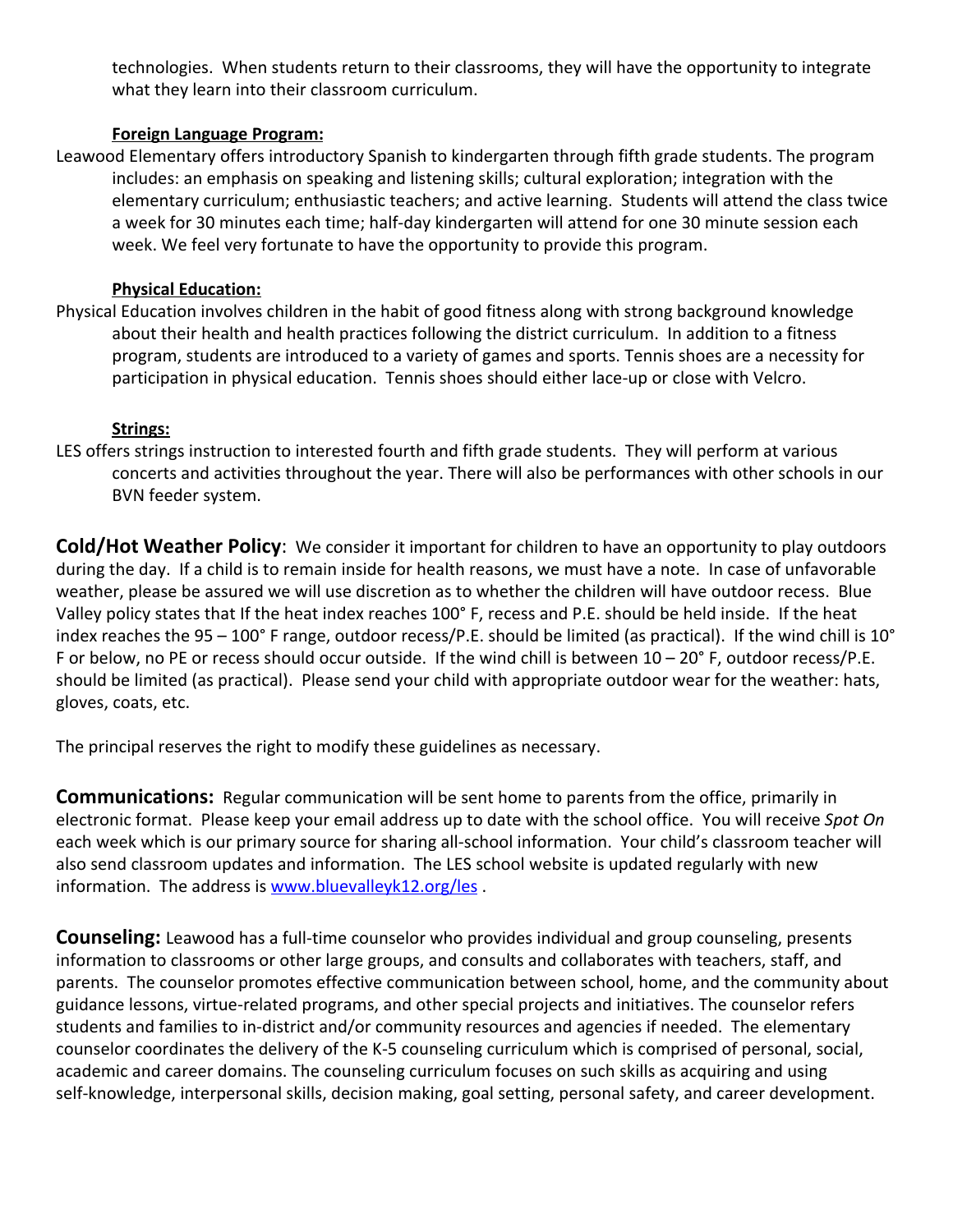**Dismissal of Students During School Hours***:* We strongly encourage that you make medical, dental and other important appointments outside of the school day. However, if a child must be picked up at other than the usual time, parents must come to the office to sign the student out. If you plan to have someone other than a parent pick up your child during the school day, we will need advance notice from the legal parent. Please understand we try to limit interruptions into the classroom during the instructional day, and your child will be called out of class when you have arrived.

**Distractors:** Students should not bring toys, trinkets, electronics, trading cards, etc. to school. These serve as disruptions to the learning environment and are at risk for damage and loss. Should a child bring something to school that is a distraction, the teacher will collect it for the remainder of the day. It will be returned to the student at the end of the day, and you will be notified.

**Dress Code and Grooming:** Students are expected to dress neatly and appropriately in a manner that contributes to a positive, healthy environment. In instances where attire may be disruptive or distract from the goal of education, the principal may recommend modifications. Parents will be contacted in these instances. Specifically, we discourage students from wearing midriff tops, t-shirts with unacceptable logos or slogans; "off the shoulder" shirts or clothing that is excessively torn or dirty. Generally, hats are for outdoor wear only. Tennis shoes should be worn on days when students have physical education classes.

**Emergency Dismissal**: Should school need to be canceled due to inclement weather or an emergency, announcements will be made on all major television, radio stations and email. School closing announcements are usually made before 6:30 a.m. In the rare case of severe weather or an emergency situation necessitating school closure midday, we will hold students for parent pick-up. You (or the person you indicated as an alternate contact) will be contacted at the number you provide. Please be sure to keep all numbers updated with the office and your child's teacher. Days canceled due to weather will be made up at the end of the year (see District Calendar on the Blue Valley website). In the case of severe weather (i.e. tornado warning), where we are required to keep all students in a shelter at school, students will only be dismissed to the parent/legal guardian when we have received the "all clear" notification that severe weather no longer requires students to be sheltered.

**Emergency Safety Interventions:** Emergency Safety Intervention (ESI) is the use of seclusion or physical restraint when a student presents an immediate danger to self or others. Violent action that is destructive of property may necessitate the use of an ESI. Although these situations are infrequent, they do occur from time to time in a school setting. Please contact, Dr. Amie Ralston, Principal at Leawood or Dr. Mark Schmidt, Executive Director of Student Services with questions regarding ESI. Detailed information regarding ESI can be found on our website as well as at the end of this document.

**Emergency Situations:** Leawood Elementary has a CRISIS RESPONSE Team to deal with emergency situations that might occur during school hours. This team has a specific plan for most situations that could occur. However, the team may ask for your assistance if unique situations arise.

**Family Educational Rights and Privacy Act (FERPA):** Notice for Directory Information: The Family Educational Rights and Privacy Act (FERPA), a Federal law, requires that the Blue Valley School District, with certain exceptions, obtain your written consent prior to the disclosure of personally identifiable information from your child's education records. However, the Blue Valley School District may disclose appropriately designated "directory information" without written consent, unless you have advised the District to the contrary in accordance with District procedures. The primary purpose of directory information is to allow the Blue Valley School District to include this type of information from your child's education records in certain school publications. Examples include: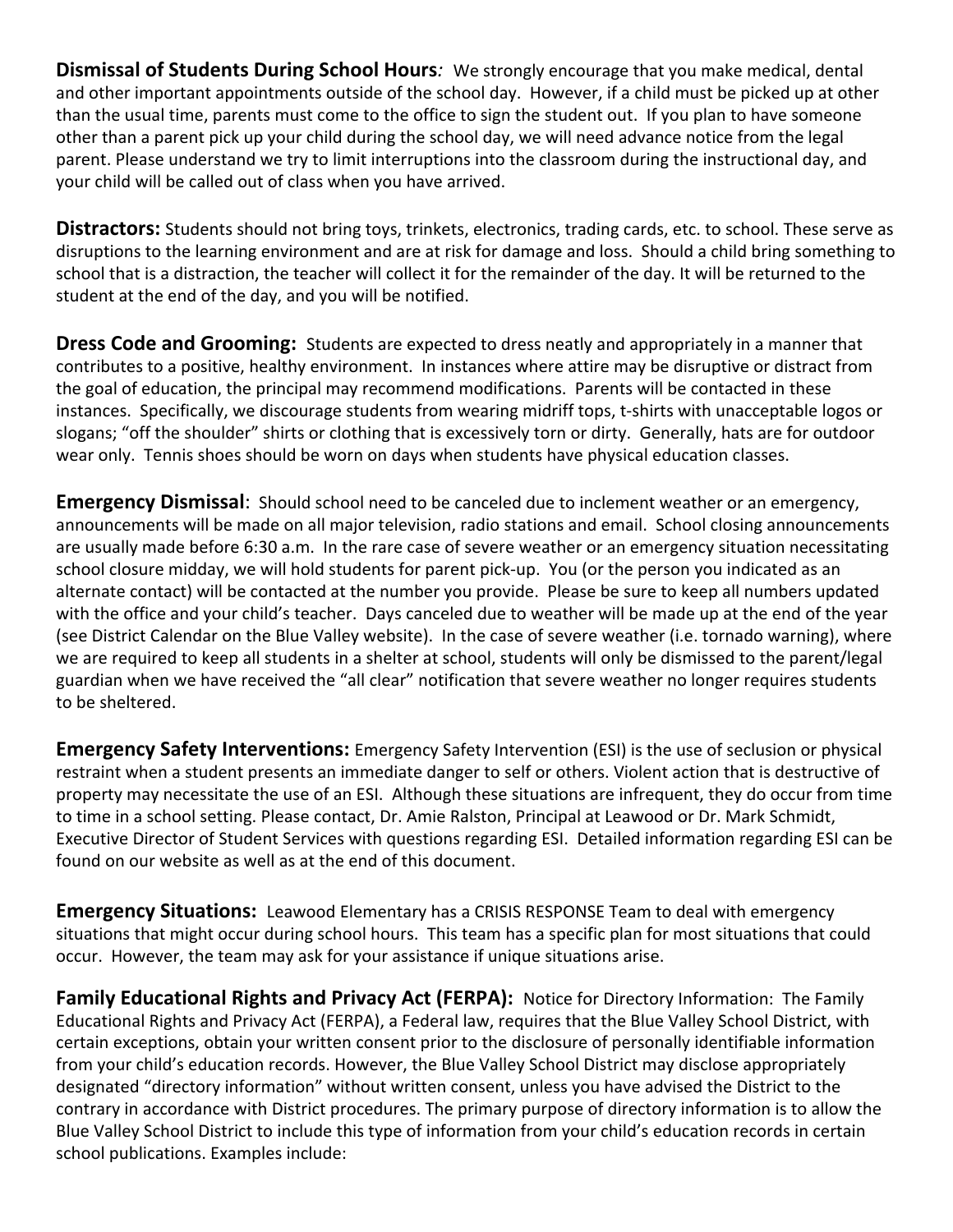- A playbill, showing your student's role in a drama production;
- The annual yearbook;
- Honor roll or other recognition lists;
- Graduation programs; and
- Sports activity sheets, such as for wrestling, showing weight and height of team members.

Directory information, which is information that is generally not considered harmful or an invasion of privacy if released, can also be disclosed to outside organizations without a parent's prior written consent. Outside organizations include, but are not limited to: companies that manufacture class rings or publish yearbooks. In addition, two federal laws require local educational agencies (LEAs) receiving assistance under the Elementary and Secondary Education Act of 1965 (ESEA) to provide military recruiters, upon request, with three directory information categories – names, addresses and telephone listings – unless parents have advised the LEA that they do not want their student's information disclosed without their prior written consent.\*

If you do not want the Blue Valley School District to disclose directory information from your child's education records without your prior written consent, you must notify the District in writing by September 1st. The Blue Valley School District has designated the following information as directory information:

- Student's name
- Address and Telephone listing
- Electronic mail address
- Photograph
- Date and place of birth
- Dates of attendance
- Grade level

\*These laws are: Section 9528 of the ESEA (20 U.S.C. 7908) as amended by the No Child Left Behind Act of 2001 (P.L. 107-110), the education bill, and 10 U.S.C. 503, as amended by section 544, the National Defense Authorization Act for Fiscal Year 2002 (P.L. 107-107), the legislation that provides funding for the Nation's armed forces.

**Fire and Tornado Drills:** Safety drills will be conducted as required by state law. Drill procedures will be explained to all students and posted in all classrooms, with copies placed in substitute folders indicating the route taken for each procedure. A weather monitor will keep us posted as to the status of the storm. If the school is taking cover during a tornado drill, students will not be released to parents until we receive notice that weather is safe for travel. Parents who arrive at school will be asked to take cover with students and staff. Additionally, all visitors in the building during a drill will be asked to participate in the drill.

**Harassment:** The Board of Education believes that all students and employees are entitled to work and study in school-related environments that are free of sexual harassment. Therefore, sexual harassment by any officer, employee, student or other person having business with the District is prohibited. Sexual harassment is defined as sexual advance, request for sexual favor, or sex-based behavior that is not welcomed and not requested.

Examples of sexual harassment include, but are not limited to, unwanted attention of a sexual nature; continued or repeated unwanted sexual flirtations; advances or propositions; continued or repeated unwanted remarks about an individual's body; sexually degrading words used toward an individual or to describe an individual; the display in the school or workplace of sexually suggestive actions, gestures, objects, graffiti or pictures.

1. A student, who believes that he or she has suffered sexual harassment, or his or her parent or guardian, may report such matter to the building principal, nurse, counselor, or teacher. If a nurse, counselor or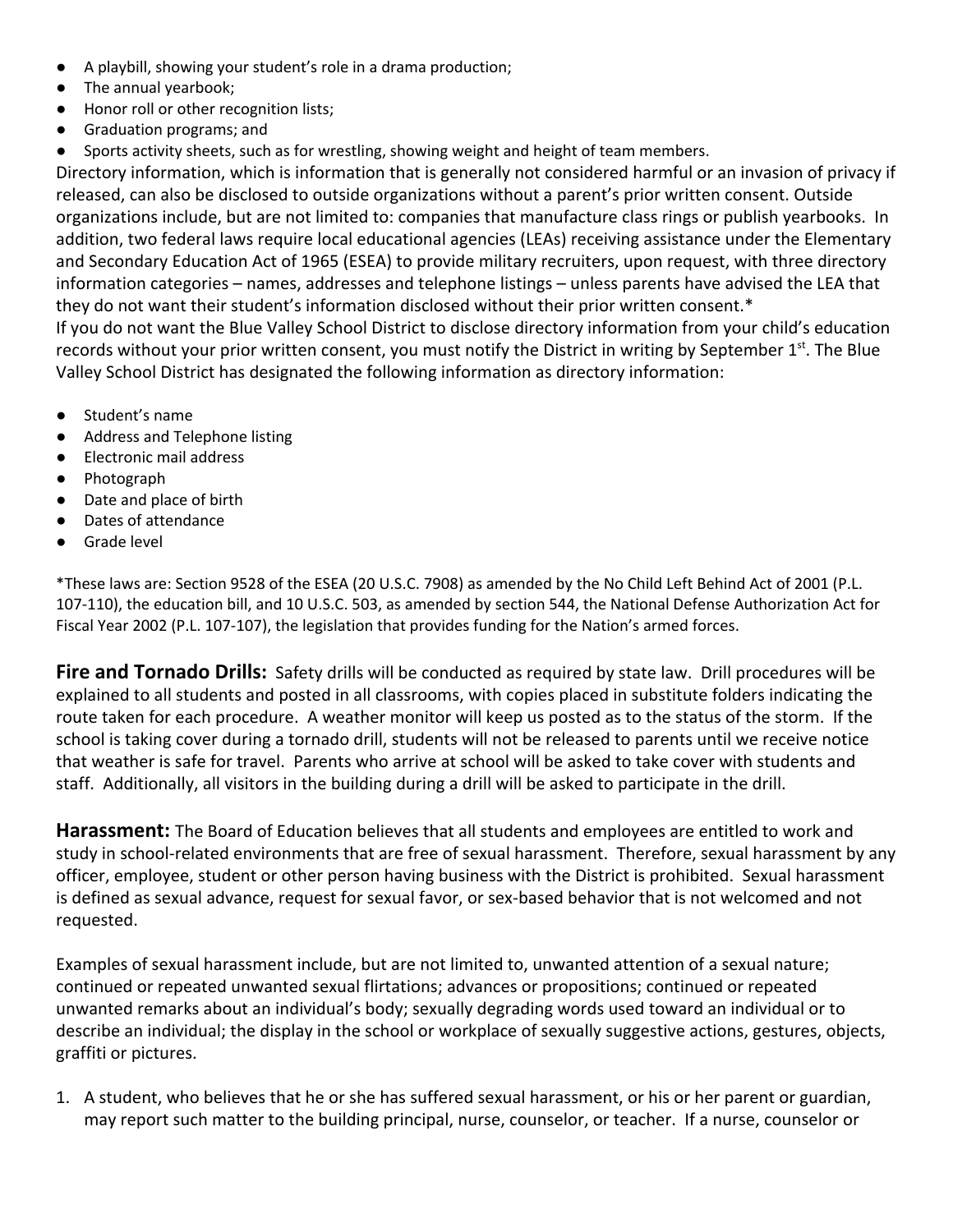teacher receives a complaint from a student or parent, he or she will notify the building principal as soon as possible. Students or their parents may also notify a district level administrator in Educational Services.

- 2. Reports of sexual harassment received from other sources will also be investigated.
- 3. After completion of an investigation, if the investigator determines the claim of sexual harassment was made maliciously, disciplinary action will be taken.
- 4. Retaliation against a person who reports or testifies to a claim of sexual harassment shall be prohibited. Any retaliation shall itself be viewed as an instance of sexual harassment, subject to the provision of this policy.

For more information on this Blue Valley School District Policy, refer to the Blue Valley School District Parent Handbook.

**Library Media Center**: Our library media program provides a variety of opportunities to foster literacy throughout all grade levels. It provides opportunities and resources for problem solving and inquiry. The library media specialist works collaboratively with classroom and special area teachers to bring enrichment to the curriculum.

Students have the opportunity to check out books on a weekly basis with their classroom as well as on an individual basis. Check with your student's classroom teacher for their check out day.

The Leawood Elementary reading incentive and birthday book programs are managed through the library media center.

**Media Permission:** Upon a student's enrollment in the school year, parents shall be asked for consent for their children's appearances (interviews, video depictions and still photographs) in district-sponsored media, and for interviews and photographs arranged by the district for publication by the public news media. The consent required by this policy shall be obtained through the Student Enrollment Form. Additionally, students must have a signed Technology Agreement on file to utilize technology at school.

Annual reminders of the rights granted the district under this policy shall be provided through appropriate notices contained in the parent handbook provided to parents at the start of each school year. Any parent who wishes to modify or revoke a previously-issued consent shall do so through a written notice to the principal.

"District-sponsored media" shall include district and school print publications (including the school yearbook), district television programming and district or school Web sites, but shall not include "student publications" as defined by K.S.A. 72-1506. Pursuant to Kansas law, student editors of student publications are responsible for ensuring that appropriate consent has been given by persons who appear in student publications.

**Nut Safer Classrooms:** All classrooms and common learning spaces at LES are nut safer. This means no food products may be brought into classrooms or those spaces that contain peanuts, tree nuts or were manufactured in a facility that is not guaranteed nut safe. Please see the nut safer list on our website or at the end of this handbook. All classroom teachers have a copy of the nut safer list as well. Thank you for helping us keep all of our students safe and healthy at Leawood Elementary School.

**Performance Reporting**: Our school year is divided into nine-week reporting periods. Students will receive a report card at the end of each nine weeks. We schedule two Parent Teacher Conferences yearly in October and February. Parents may sign up via online when the information and links are sent approximately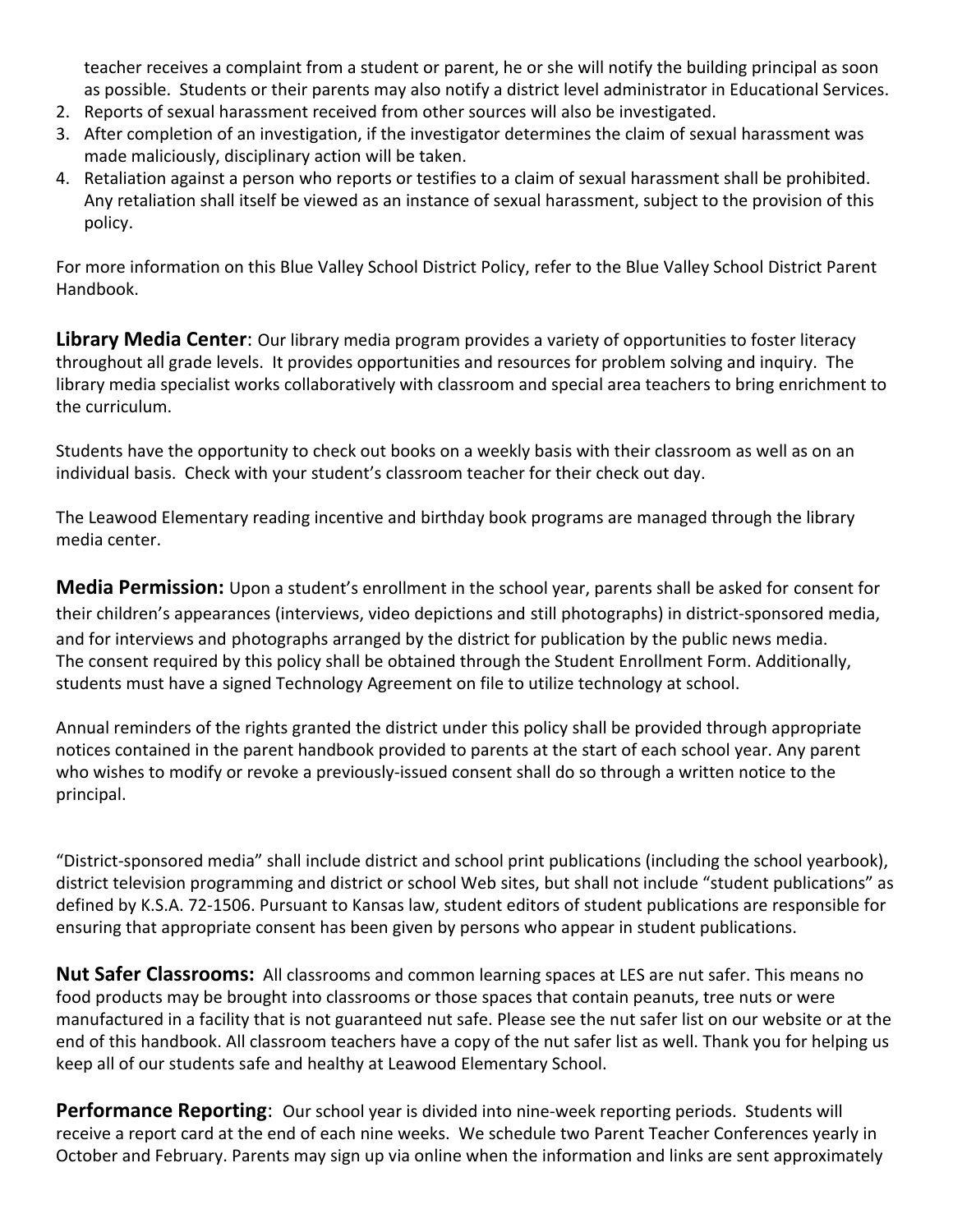one month before each conference period. Families will be able to view updated grades online several times each quarter as well using ParentVue-- <https://bvpo.bluevalleyk12.org/>

**Parent Teacher Organization:** Leawood Elementary has an active PTO which brings an incredible amount of support and enhancement to our community of learning. Please join the PTO and become involved in your child's school! Specific information regarding slate members can be found on our webpage: <https://bluevalleyki12.org/LES>

## **PTO Committee Descriptions**

- **Book Fair** Organizes & conducts Book Fair
	- o **Book Fair Co-Chair** Assists chair & assumes chair next year
- **Box Tops for Education**-Coordinates the collection & submission of GM Box Tops
- **Building and Grounds** help plant and maintain our vegetable garden beds
- **Care & Concern-** Available to help LES families & staff in times of need
- **Catwalk-** Organizes Walk-a-thon for school
	- o **Catwalk Co-Chair-** Assists chair & assumes chair the next year
- **Chat and Chew** organizes reading groups that meet over lunch
	- **Community Service** Evaluates & oversees community service projects
		- o **Community Service** *Co-Chair-* Assists chair & assumes chair the next year
- **Creative Artworks** works with Original Works to create gifts from students' artwork
	- **Family Fundraiser-** Organizes all school fundraisers (i.e. Family fun Night) depending on budget
		- o **Family Fundraiser Co-Chair** Assists chair & assumes chair next year
- **Field Day-** Organizes with the PE teacher Field Day at end of year
	- o **Field Day Co-Chair-** Assists chair & assumes chair the next year
- **Fifth Grade Head Room Mom-** helps organize/navigate all of the 5<sup>th</sup> grade activities
- **Health & Safety Co-Chair** Promotes health & safety of students, coordinates Bike Safety & Walk to School Weeks
- **Historian/Yearbook** Oversees committee to prepare yearbook, arranges school pictures in fall & spring o **Historian/Yearbook Co-Chair**- Assists chair & assumes chair next year
- **Hospitality-** Organizes all-school function in conjunction with Back to School Night & Curriculum Fair
- **Membership/Directory-** Oversees printing of school directory in the fall
- New Families- Reaches out to families new to the school, organizes New Family Orientation, assigns mentors, buddies
- **Original Works-** Oversees fundraising program with Art teacher
- PALS- Works with Principal, teachers to implement Parent volunteer program
- **Parent Advocate for Education**-Study areas w/BVSD & at the state level, in which parental concerns are researched & acted upon in order to improve the quality of education for our children
- Parent Social- organizes parent gathering in the spring
- Photographer/Videographer- takes pictures at events and records the musicals to share with parents
- **School Clothing-** Oversees ordering, sale & distribution of school spirit wear
	- o **School Clothing Co-Chair***-* Assists chair & assumes chair the next year
- **School Supplies-** Arranges the sale of school supplies recommended by teachers
	- o **School Supplies Co-Chair-** Assists chair & assumes chair the next year
- **Silent Auction Chair-** organizes silent auction in conjunction with the Parent Social
- **Skating/Bowling Parties-** Arranges & advertises parties

**Safety:** At Leawood Elementary, we will continuously strive to keep our school safe for each child. You can help! Throughout the school year, please emphasize the following to your children:

- Do not bring dangerous objects to school;
- Do not approach strangers or any vehicles; report suspicious incidents to the office;
- Cross streets at corners or designated crosswalks only;
- Go directly home after school dismisses;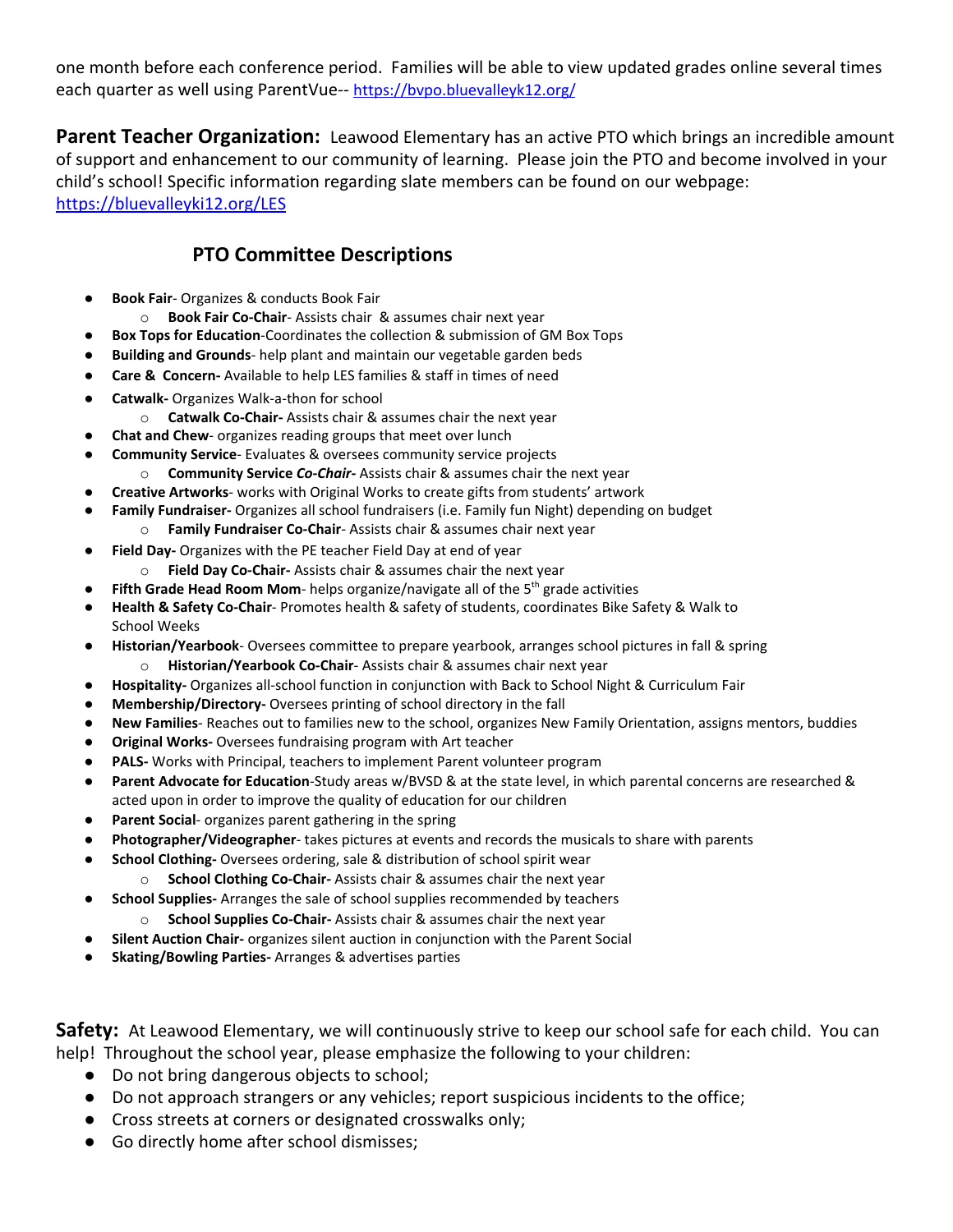● A note is required if the student is going home via different transportation means.

**School Parties**: Room parties are planned by the PTO Room Parents in conjunction with the classroom teachers. They are held for the following: Halloween/Parade, Winter Celebration, and Valentine's Day*.*

**Telephone:** Students are not allowed to use the telephone without permission from the teacher. The teacher will approve the use of the telephone only in cases of emergency. Before coming to school, students should get permission from their parents for any after school activities. Last minute changes in after-school plans may result in miscommunication and "lost" children. Please make arrangements in advance for transportation to special functions. Student cell phones should not be brought to school unless necessary. Phones need to remain off and in the student's backpack during school hours.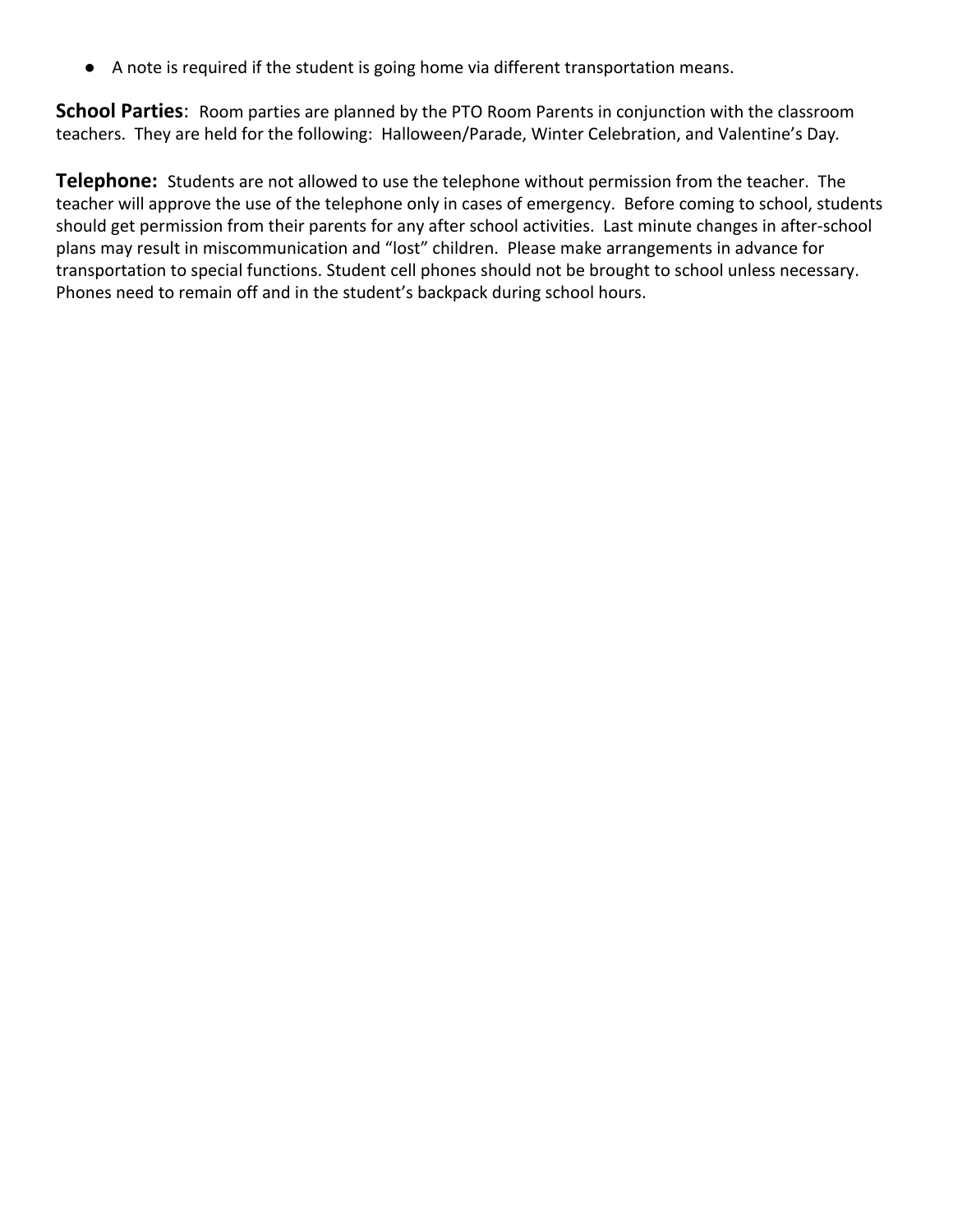## **LES STAFF MEMBERS**

| Position                | <b>Staff Name</b>                                                                            | Email                                                                                                                                               |
|-------------------------|----------------------------------------------------------------------------------------------|-----------------------------------------------------------------------------------------------------------------------------------------------------|
| Principal               | Amie Lawless                                                                                 | ablawless@bluevalleyk12.org                                                                                                                         |
| Principal's Admin Asst. | Melissa Gibson                                                                               | mgibson@bluevalleyk12.org                                                                                                                           |
| Office Admin Asst.      | <b>Sandy Donnelly</b>                                                                        | sdonnelly@bluevalleyk12.org                                                                                                                         |
| <b>Nurse</b>            | Marilyn Gengler                                                                              | mgengler@bluevalleyk12.org                                                                                                                          |
| Kindergarten            | Christie Anderson<br><b>Alex Daniels</b><br>Jennifer Eckroat<br>Lori Heck<br>Kiersten Timmer | tanderson03@bluevalleyk12.org<br>adaniels@bluevalleyk12.org<br>imeckroat@bluevalleyk12.org<br>lheck@bluevalleyk12.org<br>kmtimmer@bluevalleyk12.org |
| <b>First Grade</b>      | Mary Carpenter<br>Christi Coleman<br>Kelli Gray<br><b>Taylor Nelson</b>                      | mcarpenter@bluevalleyk12.org<br>ccoleman@bluevalleyk12.org<br>kagray@bluevalleyk12.org<br>tnelson@bluevalleyk12.org                                 |
| <b>Second Grade</b>     | Renee Hansmeier<br>Kara Galbraith<br>Jill McCarville<br>Carissa Powell                       | rhansmeier@bluevalleyk12.org<br>kjgalbraith@bluevalleyk12.org<br>jamccarville@bluevalleyk12.org<br>crpowell@bluevalleyk12.org                       |
| <b>Third Grade</b>      | Maria Bourk<br>Robin Morgan<br>David Sandvig<br>Sarah Ward                                   | mbourk@bluevalleyk12.org<br>rmorgan@bluevalleyk12.org<br>dcsandvig(a) bluevalleyk12.org<br>skward@bluevalleyk12.org                                 |
| <b>Fourth Grade</b>     | Lisa Chamberlin<br>Deborah Noyes<br>Chris Osgood<br>Mandi Shelley                            | lchamberlin@bluevalleyk12.org<br>dnoyes@bluevalleyk12.org<br>$ccosgood(\omega)$ bluevalleyk12.org<br>mlshelley@bluevalleyk12.org                    |
| Fifth Grade             | Michelle Hollas<br>Flo Panzner<br>Jillian Teddy                                              | mhollas@bluevalleyk12.org<br>fpanzner@bluevalleyk12.org<br>jteddy@bluevalleyk12.org                                                                 |
| Art                     | Lauren Cooper                                                                                | Lcooper03@bluevalleyk12.org                                                                                                                         |
| Band                    | Michael Solomon                                                                              | mtsolomon@bluevalleyk12.org                                                                                                                         |
| Cafeteria               | Amy Compton<br>Vivian Chan<br>Lily Owens                                                     |                                                                                                                                                     |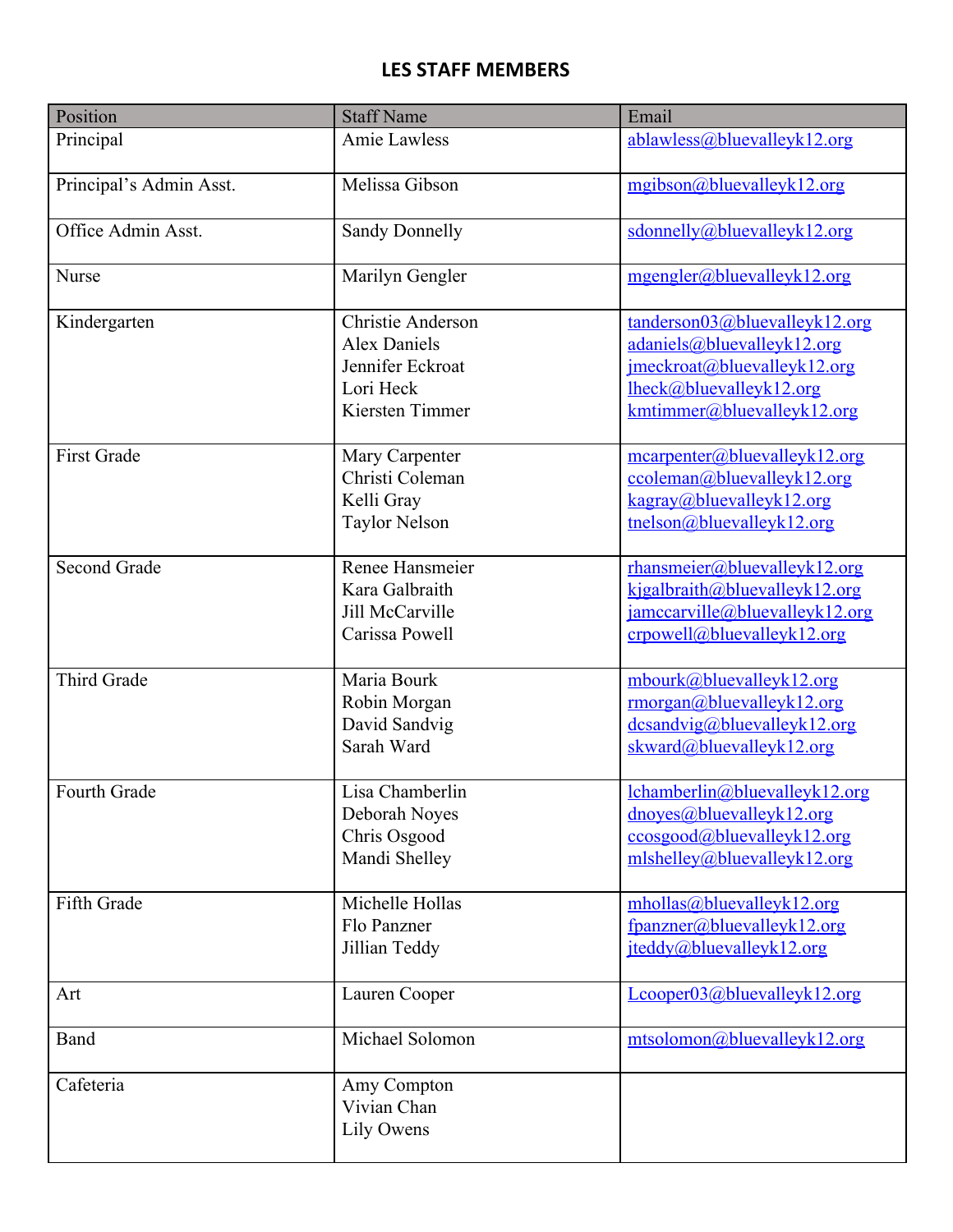| Computer                                           | <b>Heather Zimmer</b>                                                                                                                                                                                 | hzimmer02@bluevalleyk12.org                                                                                          |
|----------------------------------------------------|-------------------------------------------------------------------------------------------------------------------------------------------------------------------------------------------------------|----------------------------------------------------------------------------------------------------------------------|
| Counselor                                          | Kayci Yelliott                                                                                                                                                                                        | kyelliott@bluevalleyk12.org                                                                                          |
| Daytime Custodian                                  | Hal Johnson                                                                                                                                                                                           | whjohnson@bluevalleyk12.org                                                                                          |
| Enrichment                                         | Brittani Marinsky                                                                                                                                                                                     | $b$ marinsky@bluevalleyk12.org                                                                                       |
| Instructional paraeducators                        | Tessa Lofton<br><b>Susan Newman</b><br><b>Becky Smith</b>                                                                                                                                             |                                                                                                                      |
| Librarian                                          | <b>Melanie Moss</b>                                                                                                                                                                                   | mmmoss@bluevalleyk12.org                                                                                             |
| Library paraeducator/Instructional<br>Paraeducator | Patti Barackman                                                                                                                                                                                       |                                                                                                                      |
| <b>Lunch Aides</b>                                 | Linda Ismert                                                                                                                                                                                          |                                                                                                                      |
| Music                                              | <b>Emily Fish</b>                                                                                                                                                                                     | efish@bluevalleyk12.org                                                                                              |
| Occupational Therapist                             | Natalie Webb                                                                                                                                                                                          | nwebb@bluevalleyk12.org                                                                                              |
| Paraeducators                                      | Linda Ables<br>Naheda Abusalim<br>Cory Carr<br>Anne Dreiling<br>Ana Dutta<br>Susie Jacob<br>Margaret Johnson<br>Larry Jones<br>Donna Knight<br><b>Brie Putthoff</b><br>Ginny Watermann<br>Ginny Woody |                                                                                                                      |
| PE                                                 | <b>Ryan Sperry</b>                                                                                                                                                                                    | rsperry@bluevalleyk12.org                                                                                            |
| Psychologist                                       | Deb Murray                                                                                                                                                                                            | dlmurray@bluevalleyk12.org                                                                                           |
| Reading Specialist                                 | Jessica Doneske                                                                                                                                                                                       | imdoneske@bluevalleyk12.org                                                                                          |
| <b>Resource Teachers</b>                           | Tim Brauer<br>Ashley Grizzaffi<br><b>Becky McGee</b><br>Hannah Wurth                                                                                                                                  | tbrauer@bluevalleyk12.org<br>abgrizzaffi@bluevalleyk12.org<br>brmcgee@bluevalleyk12.org<br>hkwurth@bluevalleyk12.org |
| Social Worker                                      | Lori Van Fleet                                                                                                                                                                                        | lvanfleet@bluevalleyk12.org                                                                                          |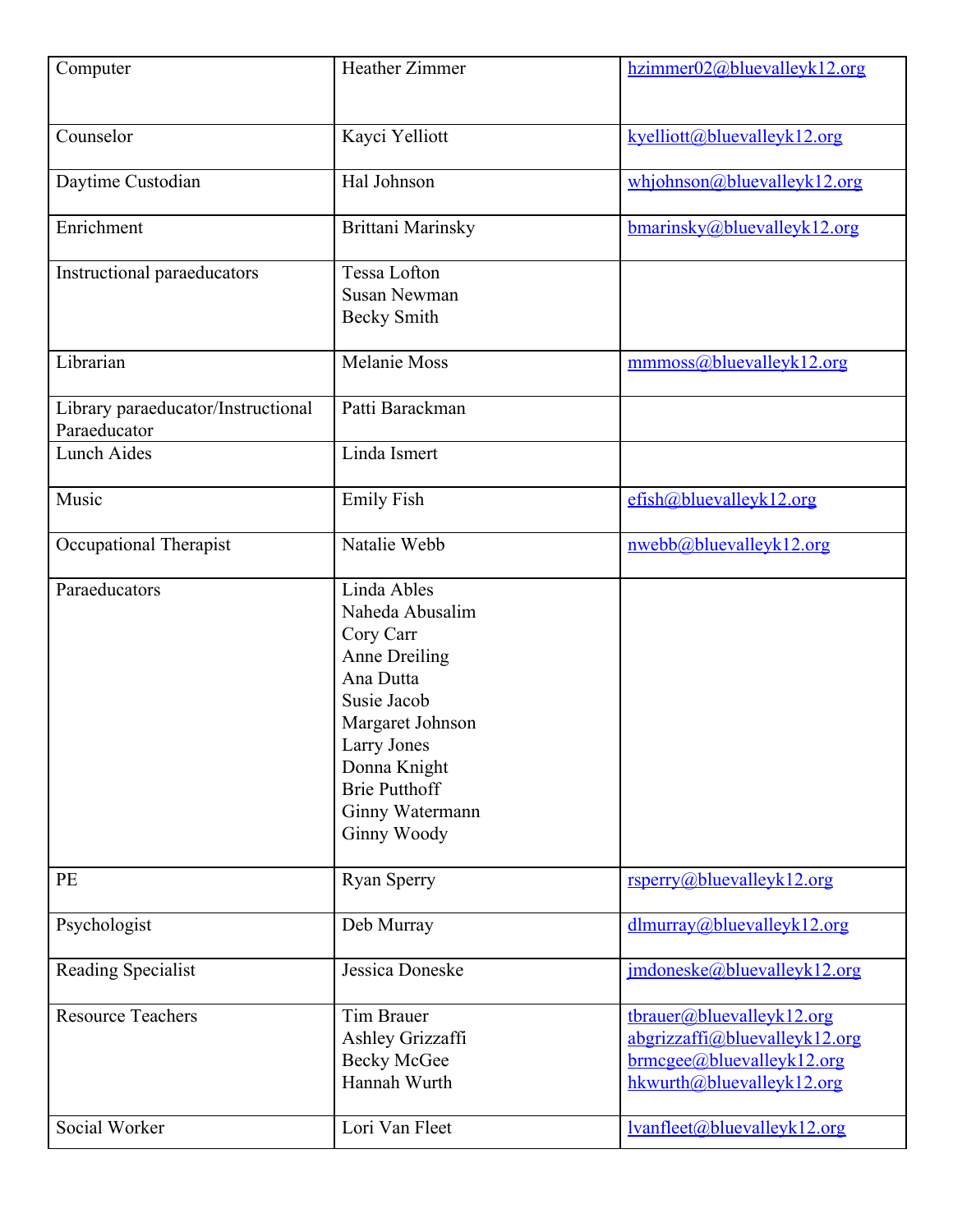| Spanish        | Sandra Powell | sppowell@blue valueyk12.org |
|----------------|---------------|-----------------------------|
| Speech         | Ann Hathhorn  | ahenry@bluevalleyk12.org    |
| <b>Strings</b> | Liz Copeland  | ecopeland@bluevalleyk12.org |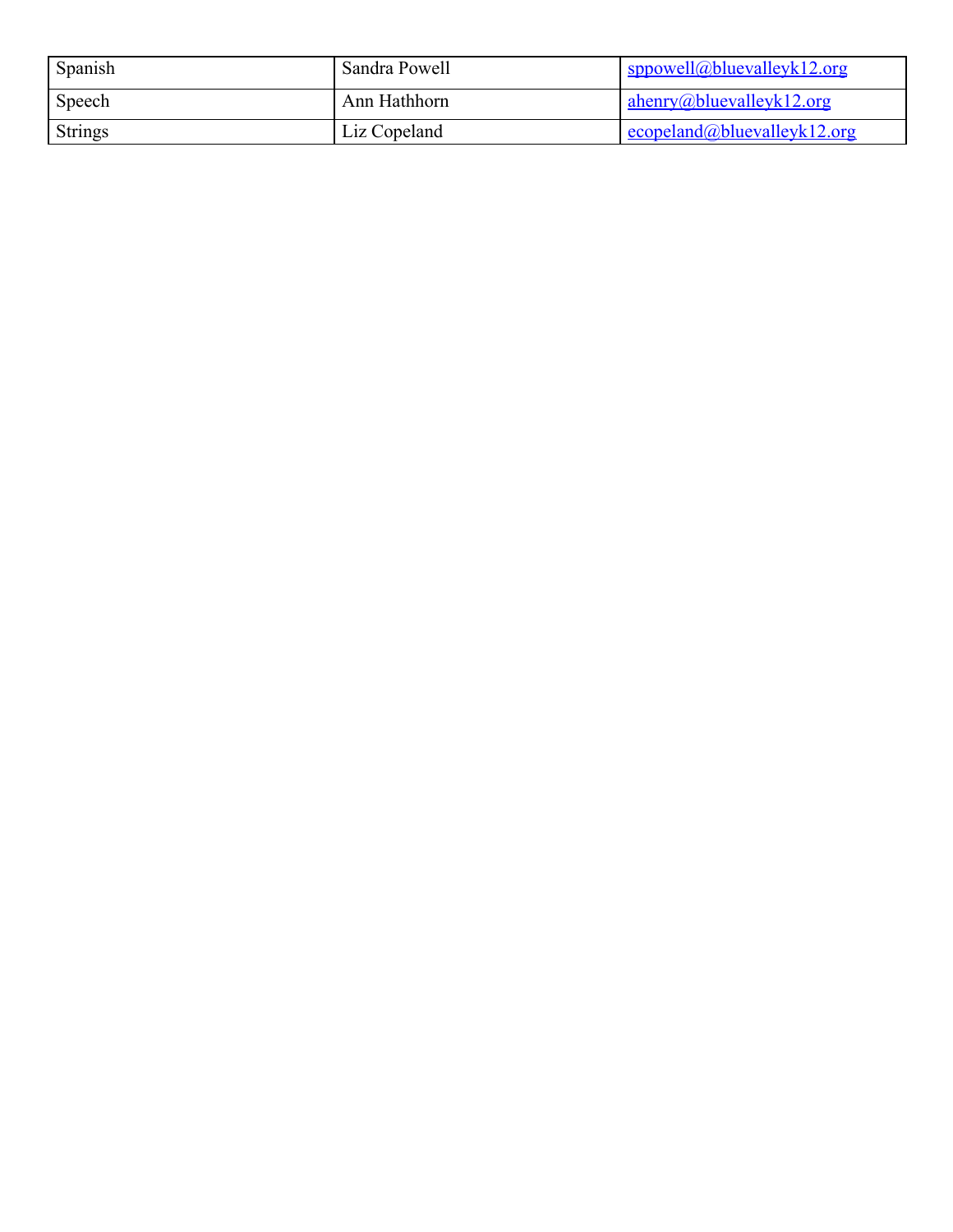Emergency Safety Interventions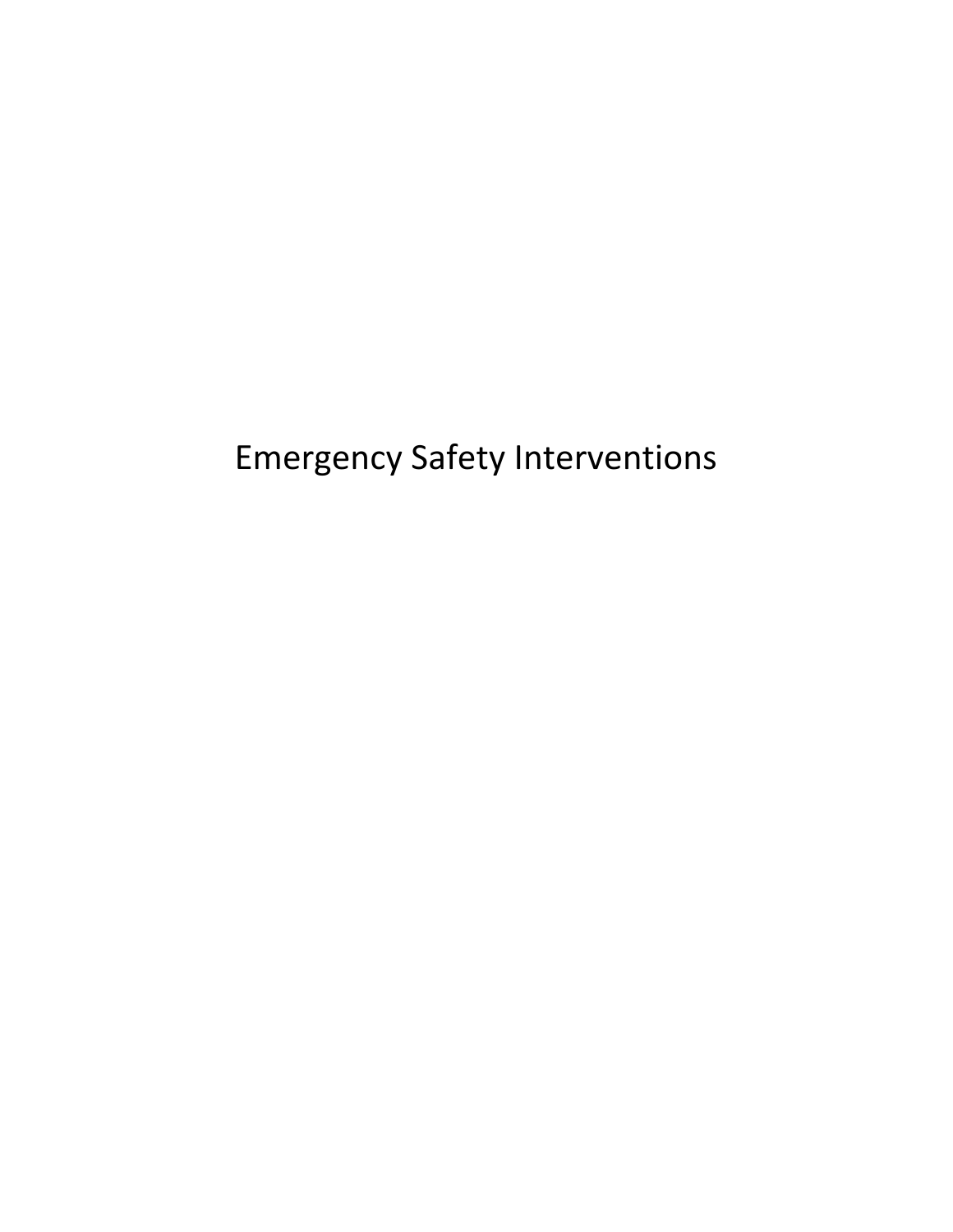## EMERGENCY SAFETY INTERVENTIONS 3522

## **Emergency Safety Interventions (ESI)**

Emergency Safety Interventions (ESI) refers to the use of seclusion or physical restraint. District personnel may use seclusion and/or physical restraint only when less restrictive alternatives were determined by a school employee to be inappropriate or ineffective, and when a student's behavior presents an immediate danger to self or others. Violent actions that are destructive of property may necessitate the use of ESI. The use of ESI shall stop as soon as the immediate danger of physical harm ceases to exist.

## ESI Restrictions

- 1. Use of ESI for purposes of discipline, punishment or for the convenience of a school employee, is prohibited.
- 2. A student shall not be subjected to an ESI if the school has received appropriate documentation from the student's licensed health care provider, stating the student has a medical condition that could put him/her in mental or physical danger because of an ESI. The written statement shall include the student's specific medical diagnosis, a list of reasons why ESI would be dangerous based on the diagnosis, and any suggested alternatives to ESI. A student may still be subject to an ESI if not using the ESI would result in significant physical harm to the student or others.

Campus Police Officers and School Resource Officers shall be exempt from the requirements of ESI when engaged in an activity with a legitimate law enforcement purpose. School security officers are not exempt from ESI requirements.

## **Seclusion**

"Seclusion" occurs when a student is (1) placed in an enclosed area by school personnel;

(2) purposefully isolated from adults and peers; and (3) prevented from leaving, or reasonably believes he or she will be prevented from exiting. All three conditions must be present for seclusion to occur. Use of "Time Out" where a student is temporarily removed from a learning activity without being secluded when used as part of a behavioral intervention is not considered an ESI.

#### Seclusion Restrictions

- 1. During seclusion, a school employee shall be able to see and hear the student at all times.
- 2. All seclusion rooms equipped with a locking door shall be designed to automatically disengage when the school employee moves away from the seclusion room.
- 3. A seclusion room shall be a safe place with proportional and similar characteristics as other rooms where students frequent, including well-ventilated and sufficiently lighted.

## **Restraint**

"Physical restraint" occurs when bodily force is used to substantially limit a student's movement, except that consensual, solicited or unintentional contact to provide comfort, assistance or instruction shall not be deemed physical restraint. The use of "Physical Escort" or temporary touching or holding the hand, wrist, arm, shoulder, or back of a student who is acting out for the purpose of inducing the student to walk to a safe location is not considered an ESI.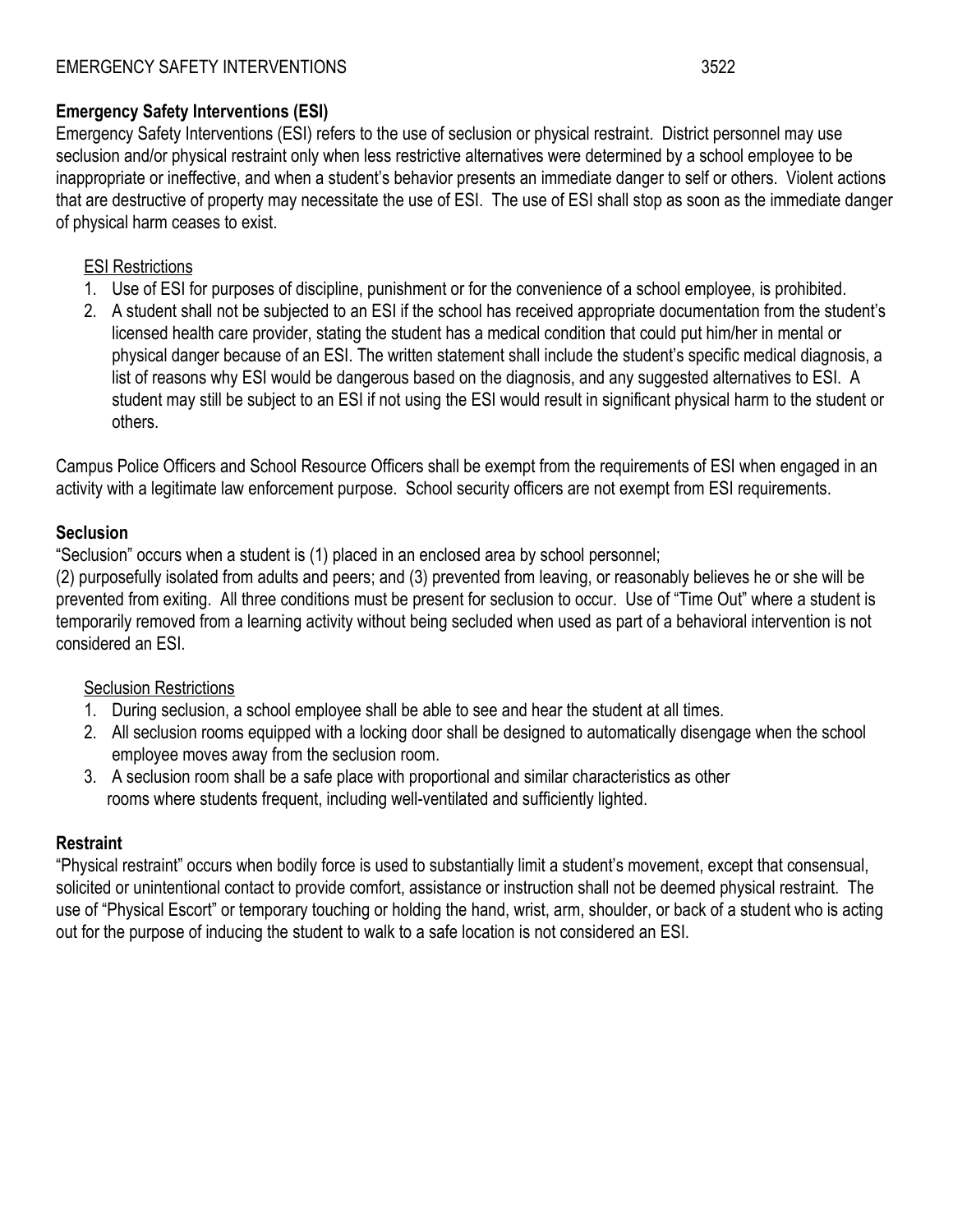## Restraints Restrictions

1. The use of prone physical restraint, supine physical restraint, physical restraint that obstructs

the airway of a student, or any physical restraint that impacts a student's primary mode of communication is prohibited.

- 2. The use of chemical restraint, except as prescribed treatments for the student's medical or psychiatric condition by a person appropriately licensed to issue such treatments, is prohibited.
- 3. The use of mechanical restraint, except those protective or stabilizing devices either ordered by a person appropriately licensed to issue the order for the device or required by law, any device used by a certified law enforcement officer in carrying out law enforcement duties, and seat belts or other safety equipment when used to secure students during transportation, is prohibited.

## **School Documentation of Incidence**

- 1. Each building shall maintain documentation any time ESI is used with a student. Such documentation must include all of the following: a) date and time of ESI; b) type of ESI, c) length of time the ESI was used; d) school personnel who participated in or supervised the ESI; and e) whether the student had an IEP, 504 plan, or behavior intervention plan at the time of the incident.
- 2. All documentation shall be provided to the building principal, or principal's designee who will maintain the documentation and review the data at least quarterly.
- 3. The principal or designee will submit the documentation on the final day of the fall and spring semester of each school year to the Superintendent or his/her designee.
- 4. The District designee will report incidents of using ESI to the Kansas State Department of Education ("KSDE") as required.

## **Parent Notification and Documentation**

- 1. The principal or designee shall notify the parent the same day as the incident. The same-day notification requirement is satisfied if the school attempts at least two methods of contacting the parents (i.e. phone and text, or phone and email).
- 2. A parent may designate a preferred method of contact to receive notification.
- 3. A parent may agree, in writing, to receive only one same-day notification from the school for multiple incidents occurring on the same day.
- 4. Documentation of ESI shall be completed and provided to the parent within one (1) school day of the incident. The documentation will include: a) events leading up to the incident;

b) student behaviors that necessitated the ESI; c) steps taken to transition the student back to the educational setting; d) the date and time of the incident, type of ESI used, duration of the ESI, and the school personnel who used or supervised the ESI; e) space or an additional form for parents to provide feedback or comments to the school regarding the incident; f) a statement that invites and strongly encourages parents to schedule a meeting to discuss the incident and how to prevent future incidents; and g) email and phone information for the parent to contact the school to schedule the ESI meeting. Schools may group incidents together when documenting the items if the triggering issue necessitating the ESI's is the same.

## EMERGENCY SAFETY INTERVENTIONS 3522

5. Upon the first ESI each year, parents will be provided a printed copy, or upon written request, an email copy of: a) the ESI policy which indicates when ESI can be used; b) flyer of parent rights; c) information on the parent's right to file a complaint through the local dispute resolution process (which is set forth in this policy), d) the complaint process of the state board of education; and e) information that will assist the parent in navigating the complaint process including contact information for Families Together and the Disability Rights Center of Kansas. Upon the second or subsequent incident, the parent shall be provided with a full and direct website address containing all such information.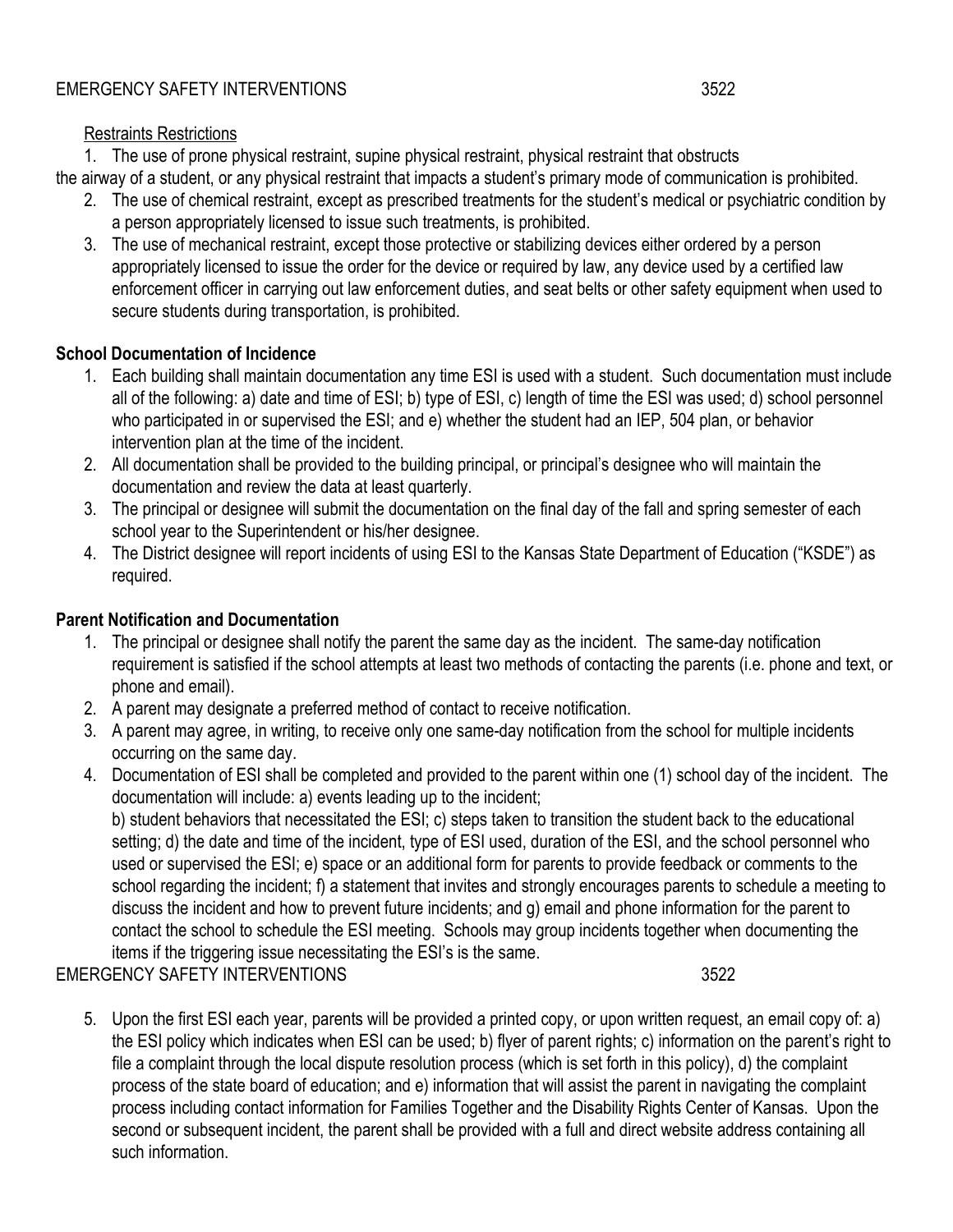6. If the school is aware that a law enforcement officer or school resource officer has used seclusion, physical restraint or mechanical restraint, including handcuffs, on a student, the school shall notify the parent the same day using the parents preferred method of contact. The school is not required to provide written documentation to the parent, nor document this law enforcement action as an ESI.

## **Parent Right to Meeting on ESI Use**

After each incident, a parent may request a meeting with the school to discuss and debrief the incident. The student may be invited to attend the meeting at the discretion of the parent.

The school shall hold this meeting within ten (10) school days of receiving the parent's request. The time for calling the meeting can be extended beyond the 10-day limit if the parent is unable to attend within that time period.

- 1. The focus of any such meeting shall be to discuss proactive ways to prevent the need for ESI and to reduce incidents in the future.
- 2. For a student with an IEP, the IEP Team shall also discuss the incident and consider whether to conduct a functional behavior assessment and/or whether a behavior intervention plan is needed, or existing plan needs to be modified.
- 3. For a student with a Section 504 Plan, the 504 Team shall also discuss the incident and consider whether to conduct a functional behavior assessment and/or whether a behavior intervention plan is needed, or existing plan needs to be modified. The Team should also discuss and consider if there is a need for a special education evaluation.
- 4. If the student with an IEP or Section 504 Plan is placed in a private school by the parent, the meeting shall include the parent and the private school. If a formal team meeting is held, the private school will help facilitate the meeting.
- 5. For a student without a Section 504 Plan or IEP, the school staff and parent shall discuss the incident and consider the appropriateness of a referral for special education evaluation, the need for a functional behavioral assessment, or the need for a behavior intervention plan. Any such meeting shall include the parent, a school administrator, at least one of the student's teachers, a school employee involved in the incident, and any other school employees designated by the school administrator.

Nothing in this section shall prohibit the development and implementation of a functional behavior assessment or a behavior intervention plan for any student if the student would benefit by the measures.